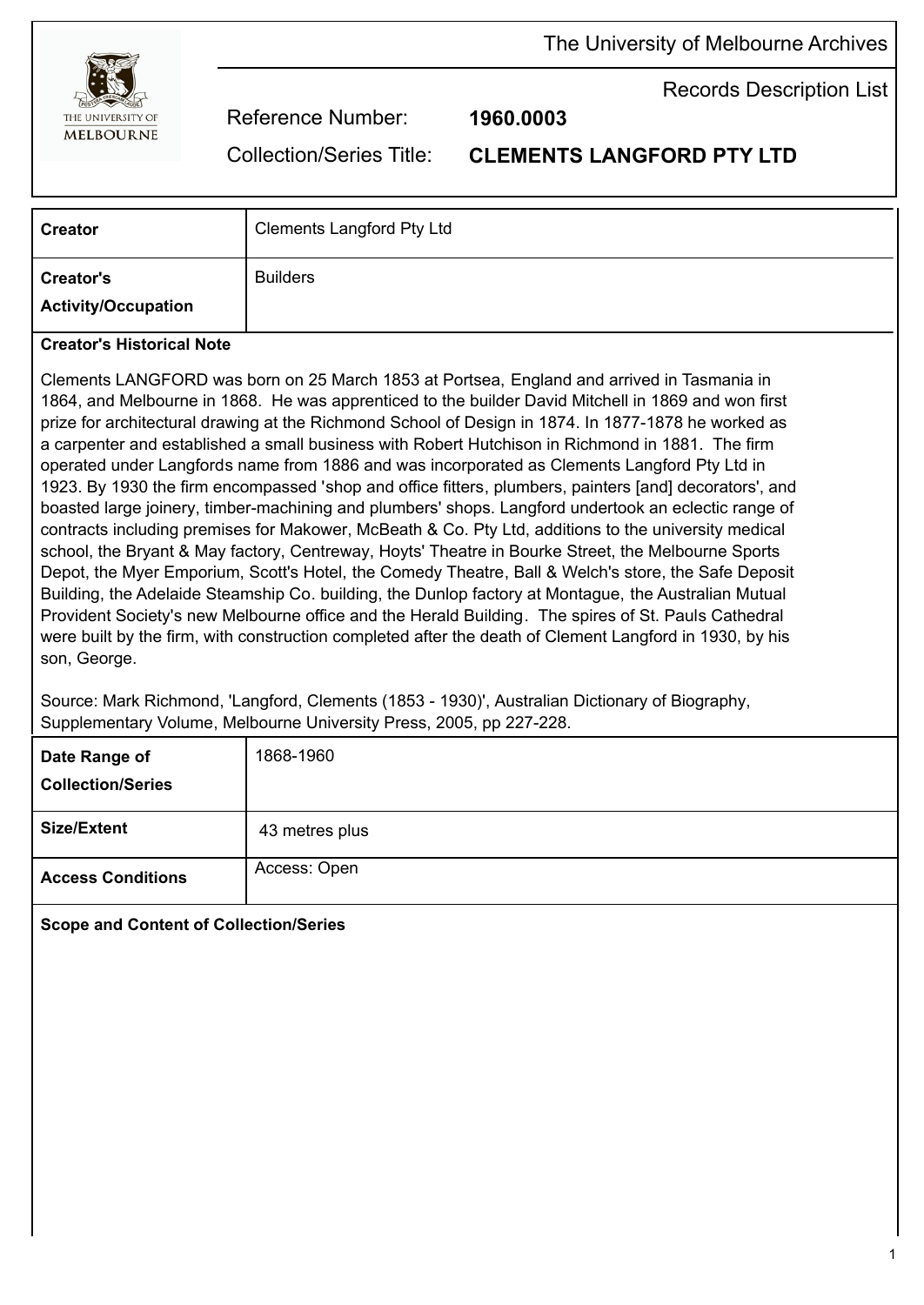## **1960.0003: CLEMENTS LANGFORD PTY LTD The University of Melbourne Archives**

This collection can be considered as four main groups - administrative records, plans from 380 building jobs, photographs, and a small group of private papers. Administrative records are primarily from the period 1940-1960 however the plans and photographs cover a wider date range and include many building projects from the earlier years of the firm. Included are: Minutes, 1949-55; Agenda Book, 1935-1942; indentures 1914-1923; correspondence 1945-1956; diaries 1949-1955; Accounts 1881-1985; 1911, 1920-1959; job files 1946-1958; specifications 1928-1960; drawings and plans 1868-1960 (very few pre-1900); photographs 1895-1912.

The finding-aid details: the administrative and job files contained in 308 boxes; 124 volumes; and the "job numbers" assigned to Clements Langford Pty Ltd plans. Job numbers were given to each set of plans for sequential building projects. The first finding aid shows the reference number of each job and needs to be quoted when retrieving material for research. A second list describes plans in more detail and should be consulted as well: it describes the job number, name of the job [usually the name of the client], address of the job, the architect and the date of the job.

Digitised photographs from the Clements Langford Pty Ltd collection can also be viewed by searching Digitised Items on the Archives website.

| <b>Collection Category</b> | Business, organisations |
|----------------------------|-------------------------|
| This document dated        | 17/11/2015              |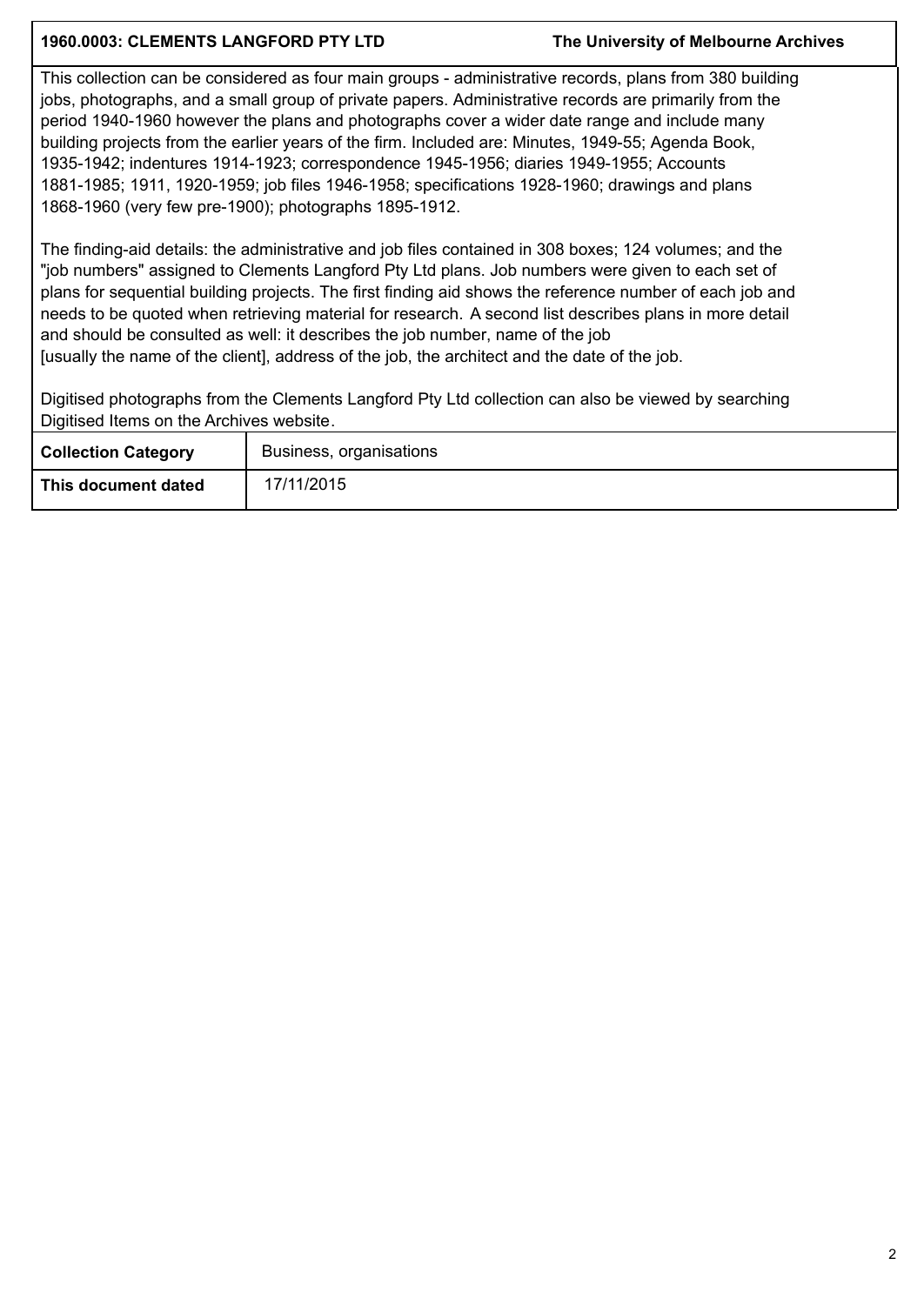|                 |                                                                       | <b>CLEMENTS LANGFORD PTY LTD</b>                              | Reference Number: 1960.0003<br><b>Plans</b>                   |            |  |  |
|-----------------|-----------------------------------------------------------------------|---------------------------------------------------------------|---------------------------------------------------------------|------------|--|--|
|                 | Job # Name of Job                                                     | Address of Job                                                | Architect                                                     | Date       |  |  |
|                 | Please quote Job Number when requesting material from this collection |                                                               |                                                               |            |  |  |
| $\mathbf 1$     | Abrahams A. and Sons                                                  | Rose - Young Streets, Fitzroy                                 |                                                               | ND, 1944   |  |  |
| 2               | Ace Bedding Comforts Pty. Ltd                                         | <b>Stanley Street, Collingwood</b>                            | Bailey and Tilley, Caulfield                                  | 1954       |  |  |
| 3               | Ace Dry Cleaners                                                      | 157 - 161 Queensberry Street, North<br>Melbourne              | Cowper Murphy and Associates, Melbourne                       | 1948       |  |  |
| 4               | Ackman H. Pty. Ltd                                                    | Smith Street, Fitzroy                                         | W.J. Grassick, Consulting Engineer                            | 1915       |  |  |
| 5               | Adams Herbert Pty. Ltd                                                | Bosisto Street, Richmond                                      |                                                               | 1939, 1940 |  |  |
| 6               | Adams William and Co. Ltd                                             | Geelong Road, Brooklyn                                        | Tompkins and Shaw, Melbourne                                  | 1956       |  |  |
| 7               | Adams W. O. and B.                                                    | Wickham Road, Moorabbin, and 131 Leicester<br>Street, Carlton |                                                               |            |  |  |
| 8               | Adams W. and Sons, Cobram                                             | Proposed premises Cobram                                      | C.H. Macknight, Corowa                                        | ND 1950's? |  |  |
| 9               | Adelaide Steamship Company                                            | Collins Street, Melbourne                                     | C.A. D'Ebro, Melbourne                                        | 1904       |  |  |
| 10              | Alcock Messrs and Co. Pty. Ltd                                        | New premises, Elizabeth Street, Melbourne                     | N. Barnet, Melbourne                                          | 1904       |  |  |
| $\overline{11}$ | Alexandra Club                                                        | Collins Street, Melbourne                                     | Henry Kemp, Melbourne                                         | <b>ND</b>  |  |  |
| 12              | Alexandra District Hospital                                           |                                                               | Yuncken, Freeman Bros., Griffiths and<br>Simpson, Melbourne   | 1950       |  |  |
| $\overline{13}$ | Alley Bros. Ltd                                                       | corner Exhibition and Little Bourke Streets                   | Oakley and Parkes, Melbourne                                  | 1936       |  |  |
| 14              | <b>Allied Societies Trust Ltd</b>                                     | 55 Collins Place, Melbourne                                   | Philip B. Hudson, Roy K. Stevenson and<br>Partners, Melbourne | 1936       |  |  |
| 15              | Alston B. H. Esq                                                      | Robe Street, St Kilda                                         | Beaver and Purnell, Melbourne                                 | 1922       |  |  |
| 16              | Altson H. B. Esq                                                      | corner Collins and Elizabeth Streets,<br>Melbourne            | N. Barnet, Melbourne                                          | <b>ND</b>  |  |  |
| 17              | Alston J. G.                                                          | Riddle                                                        |                                                               | <b>ND</b>  |  |  |
| $\overline{18}$ | Amalgamated Dairies Pty. Ltd                                          | 155 Capel Street, North Melbourne                             |                                                               | 1949       |  |  |
| 19              | Ampol Petroleum Ltd                                                   | corner Swanston and Victoria Streets.<br>Melbourne            | Alder and Lacey, Melbourne                                    | 1953       |  |  |
| 20              | <b>Anchor Engineering Company</b>                                     | 91 -95 Crown Street, Richmond                                 |                                                               | <b>ND</b>  |  |  |
| 21              | <b>Ansett Motors Ltd</b>                                              | Gray Street, Hamilton                                         | Seabrook, Fildes and Hunt, Melbourne                          | 1953       |  |  |
| 22              | <b>Apex Motors</b>                                                    | Bridge Road, Richmond                                         | Charles Ruwolt, Richmond. Engineers                           | <b>ND</b>  |  |  |
| 23              | Apartments                                                            | Grey Street, St Kilda                                         | Robert G. Warren, Black Rock                                  | 1947       |  |  |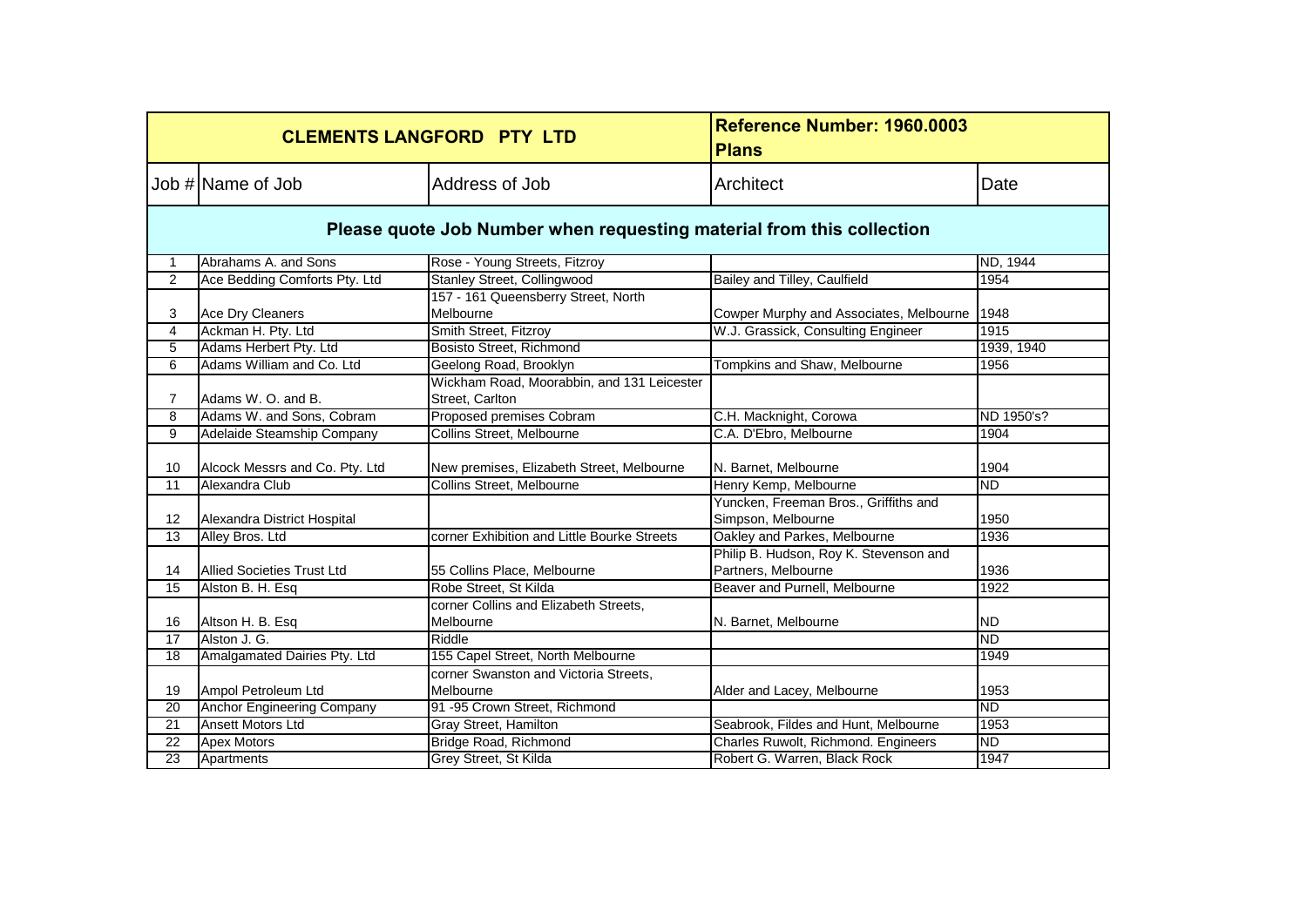| 24              | Arnott L. and Sons                                               | 86 - 87 Perrin Street, Robinvale              | Leslie M. Perrott and Partners, Melbourne              | 1953            |
|-----------------|------------------------------------------------------------------|-----------------------------------------------|--------------------------------------------------------|-----------------|
|                 |                                                                  |                                               | P. Oakden Architect and Surveyor,                      |                 |
| 25              | Arthur and Co. Ltd                                               | Flinders Lane, Melbourne                      | Melbourne                                              | 1899            |
| $\overline{26}$ | <b>Astor Theatres</b>                                            | Chapel Street, Windsor                        | R. Morton Taylor, Melbourne                            | 1935            |
| $\overline{27}$ | <b>Atherton Estate</b>                                           | 274 Little Collins Street, Melbourne          | Marcus Martin and Tribe, Melbourne                     | 1940            |
| 28              | <b>Austral Battery Works</b>                                     | 19 - 25 Marine Parade, Collingwood            | Eric C. Beedham, Melbourne                             | 1946            |
|                 |                                                                  |                                               |                                                        |                 |
| 29              | Australian General Electric Building                             | 545 Bourke Street, Melbourne                  | Gawler and Drummond, Melbourne                         | 1940            |
| 30              | Australia Hotel                                                  | Collins Street, Melbourne                     | Edward F. Billson and Co., Melbourne                   | 1953, 1954      |
| 31              | <b>Australian Match Factory</b>                                  | <b>Burnley</b>                                |                                                        | <b>ND</b>       |
|                 |                                                                  |                                               |                                                        |                 |
| 32              | Australian Mutual Provident Society                              | 425 Collins Street, Melbourne                 | Bates, Smart and McCutcheon, Melbourne                 | <b>ND</b>       |
|                 | Australian Oxygen and Industrial                                 |                                               |                                                        |                 |
| 33              | Gases Pty. Ltd                                                   | Latrobe Street, Melbourne                     | A. and H.L. Peck, Melbourne                            | 1924            |
|                 |                                                                  |                                               | Norman Mussen and Keith Mackay,                        |                 |
| 34              | Australian Paper Manufacturers (Mills) Latrobe Street, Fairfield |                                               | architects and consulting engineers                    | 1948            |
| 35              | <b>Australian Red Cross Society</b>                              | Rockingham' Convalescent Hospital, Kew        | A. and H.L. Peck, Melbourne                            | 1943            |
| 36              | Australian Religious Films Society                               | Watsons Place, Melbourne                      |                                                        | 1946            |
| 37              | A.R.C. Engineering Co. Pty. Ltd                                  | <b>Ballarat Road, Sunshine</b>                | D.G. Lumsden, Melbourne                                | 1959            |
|                 |                                                                  |                                               | Eggleston, Macdonald and Secomb,                       |                 |
| 38              | Baillieu Allard Pty. Ltd                                         | Collins House, Melbourne                      | Melbourne                                              | 1956            |
| 39              | <b>Ball and Welch Ltd</b>                                        | <b>University Street, Carlton</b>             | H.W. & F.B. Tompkins                                   | 1935, ND, 1928  |
|                 | Bankers and Traders Insurance Co.                                |                                               |                                                        |                 |
| 40              | Ltd                                                              | 358 Collins Street, Melbourne                 | Peck and Kemter, Melbourne                             | 1935            |
|                 |                                                                  |                                               |                                                        |                 |
|                 |                                                                  |                                               |                                                        |                 |
| 41              | Bank of New South Wales, Robinvale New premises                  | 105 Collins Street, Melbourne                 | J.D. Scarborough, Melbourne<br>K.F. Elliott, Melbourne | 1953<br>1936    |
| 42              | <b>Barrett Investment Co</b>                                     |                                               |                                                        |                 |
| 43              | Barrett, Dr. J.W.<br><b>Baxter Malleable Co</b>                  | Collins Street, Melbourne                     | N. Barnet, Melbourne                                   | 1894            |
| 44              |                                                                  | Maugie Street, Collingwood                    |                                                        |                 |
|                 |                                                                  |                                               |                                                        |                 |
| 45              | Bayley and Grimster Pty. Ltd                                     | Collingwood, 1 -13 Stafford Street Abbotsford | Meldrum and Noad, Melbourne                            | 1950            |
|                 |                                                                  | Corner Little Collins and Russell Streets,    |                                                        |                 |
| 46              | Beath, Schiess and Felstead                                      | Melbourne                                     | H.W. & F.B. Tompkins, Melbourne                        | <b>ND</b>       |
| 47              | Beau Monde (Aust.) Ltd                                           | Moore Street, Moreland                        | Laird and Buchan, Geelong                              | 1933            |
| 48              | Bell, John R. and Co                                             | Maribyrnong Streets, Footscray                | S.P. Calder, Melbourne                                 | 1942            |
| 49              | Berry Henry (Aust.) Pty. Ltd                                     | Fennell Street, Port Melbourne                | Hugh Peck and Associates, Melbourne                    | 1958            |
| 50              | B.F.P. Co                                                        | Templestowe                                   | A. Walker Kelly, Melbourne                             | 1945            |
| 51              | B.H.P.                                                           |                                               |                                                        | 1944            |
| 52              | Blackwood Hodge (Aust.) Pty. Ltd                                 | Princes Highway, North Clayton                | Samuel Lipson & Kaad, Sydney                           | 1953, 1953-1954 |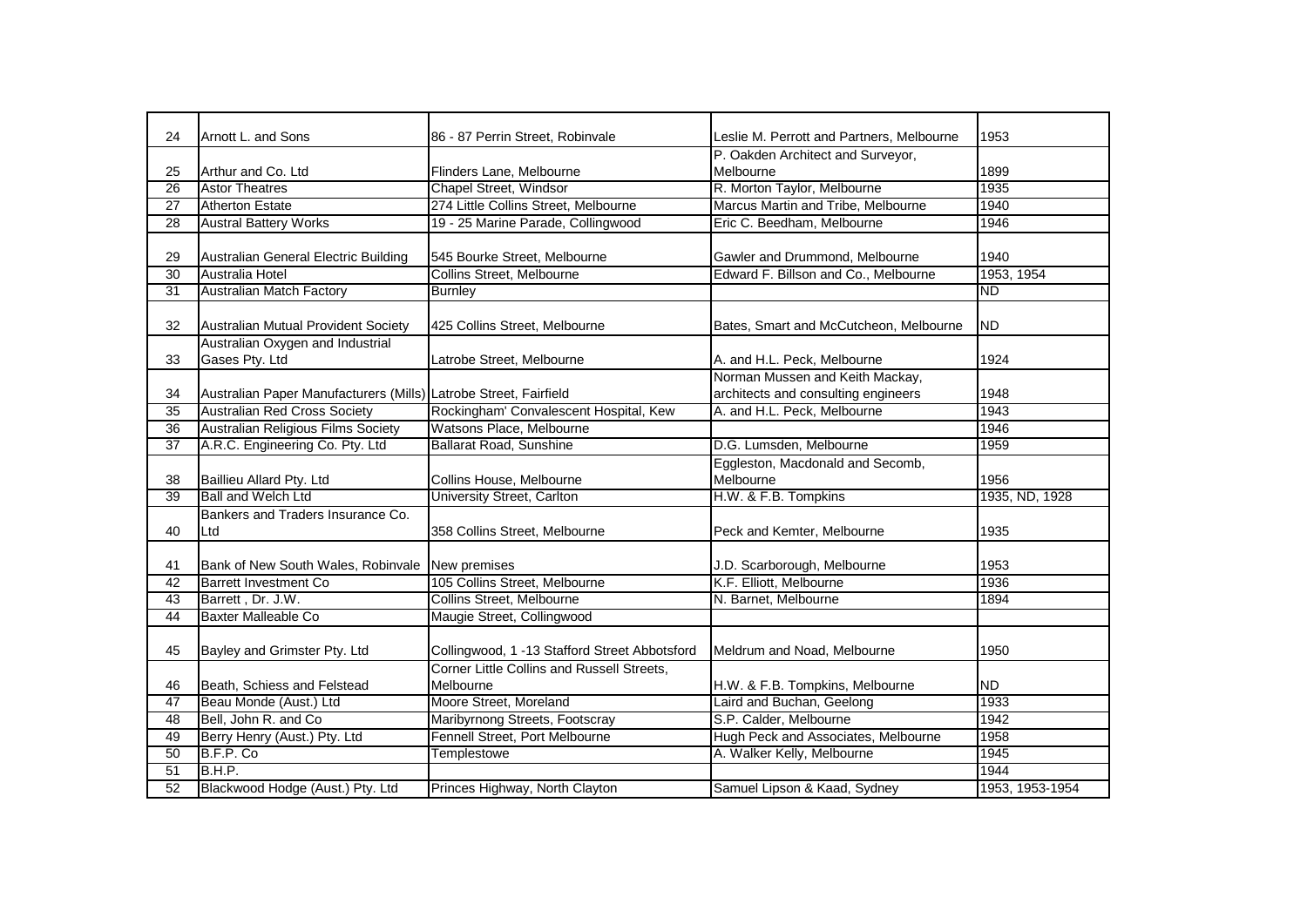| 53              | <b>Block Arcade</b>                 | Collins Street, Melbourne                     | Oakley and Parkes, Melbourne             | 1927              |
|-----------------|-------------------------------------|-----------------------------------------------|------------------------------------------|-------------------|
| 54              | Bosisto J., and Co                  | 62 Erin Street, Richmond                      | A. and H. Peck, Melbourne                | 1936              |
|                 |                                     |                                               | R. Werner and Co. Pty Ltd, Engineers,    |                   |
| 55              | <b>Box Hill Cool Stores</b>         | Doncaster Road, Box Hill                      | Richmond                                 | 1947              |
| 56              | Britain J., Esq                     | Flinders Lane East, Melbourne                 | N. Barnet, Melbourne                     | 1912              |
| 57              | Brookes Lemos Pty. Ltd              | Whiteman Street, South Melbourne              | Marsh and Michaelson, Melbourne          | 1942              |
|                 |                                     |                                               | Bates, Smart and McCutcheon, Melbourne;  |                   |
|                 |                                     |                                               | H.A. Norris, Melbourne; H.W. and F.B.    |                   |
| 58              | Brooks Robinson and Co. Ltd         | Maffra Street, East Melbourne                 | Tompkins, Melbourne                      | 1928, 1941        |
| 59              | <b>Bruce Small and Co</b>           | Clarendon Street, South Melbourne             |                                          | 1944              |
| 60              | Bruce, Paul, and Co                 | Little Gold Street, Brunswick                 |                                          | 1948              |
|                 |                                     |                                               |                                          |                   |
| 61              | Buchan, Laird and Buchan            | 24 Park Street, South Yarra                   | Buchan, Laird, and Buchan, South Yarra   | 1952              |
| 62              | <b>Building Scheme</b>              | Seabrook and Fildes, Melbourne                |                                          | <b>ND</b>         |
| 63              | Burnside, Messrs. W.K. Pty. Ltd     | 34 Westcott Street, West Melbourne            | Oakley and Parkes, Melbourne             | 1933              |
| 64              | Bush W.J., and Co. (Aust.)          | Mentone                                       | J.A.R.K. Strong, Melbourne               | 1957              |
| 65              | Cameron Bros. and Co. Pty. Ltd      | Swanston Street, Melbourne                    | N. Barnet, Melbourne                     | <b>ND</b>         |
| 66              | Campbell, P.J.O.                    | Eskdale Road, Malvern                         | Gawler and Drummond, Melbourne           | 1915              |
|                 |                                     | Stock Exchange Building, Queen Street,        |                                          |                   |
| 67              | Canadian Commissioner's Offices     | Melbourne                                     | J. and H.G. Kirkpatrick                  | 1923              |
|                 |                                     |                                               |                                          |                   |
|                 |                                     | Abbotsford Brewery, Victoria Brewery, Carlton |                                          | 1954, 1957, 1953, |
| 68              | <b>Carlton and United Breweries</b> | Brewery, Carlton and West End Breweries       | R.F. Cox, Melbourne                      | 1897              |
|                 |                                     |                                               | A.W. Plaisted, Warner and Brendel,       |                   |
| 69              | Carpenter, A.L.                     | 85 Ferguson Street, Williamstown              | Melbourne                                | 1950              |
| $\overline{70}$ | Casco Adhesives Pty. Ltd            | <b>Brunswick</b>                              |                                          | 1951              |
| 71              | Central Agency Ltd                  | Lonsdale Street, Melbourne                    | A.S. Eggleston, Melbourne                | 1910              |
| $\overline{72}$ | <b>Central Spring Works</b>         | 120 Sturt Street, South Melbourne             |                                          | <b>ND</b>         |
| 73              | Centreway                           | Collins Street, Melbourne                     | H.W. & F.B. Tompkins, Melbourne          | 1936, 1930        |
|                 | Chamber of Manufactures Insurance   |                                               | A. & K. Henderson, Melbourne; Mockridge, |                   |
| 74              | Ltd                                 | Flinders Street, Melbourne                    | Stahle and Mitchell, Carlton             | 1933, 1955        |
| 75              | <b>Champion Alfred</b>              | A Beckett Street, South Melbourne             |                                          | ND                |
| 76              | <b>Chandler Ltd</b>                 | 73 - 75 Greaves Street, Fitzroy               |                                          |                   |
| $\overline{77}$ | Church of England                   |                                               |                                          |                   |
| 77              | St. John's Church                   | Epping                                        |                                          | $\overline{ND}$   |
| $\overline{77}$ | St. John's Church                   | <b>East Malvern</b>                           |                                          | <b>ND</b>         |
|                 |                                     |                                               |                                          |                   |
| $\overline{77}$ | St. John's Church                   | Sorrento                                      |                                          | $\overline{ND}$   |
| 77              | St. Luke's Church                   | Somerville Road, Yarraville                   |                                          | 1948              |
| 77              | St. Mark's Church                   | Sunshine                                      | Mockridge, Stahle and Mitchell, Carlton  | 1959              |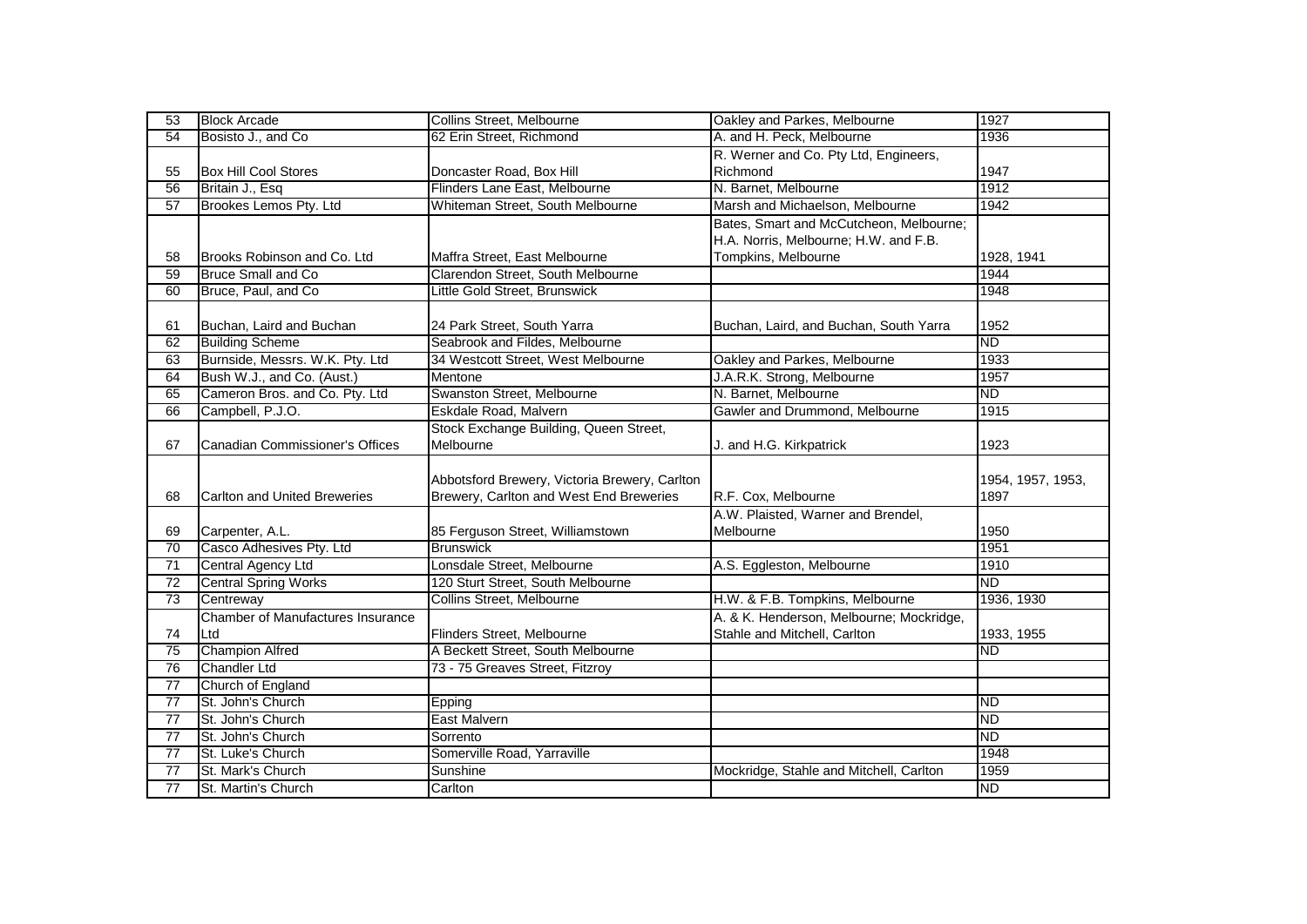|                 |                                         |                                              | Gawler and Drummond, Melbourne; John       |                      |
|-----------------|-----------------------------------------|----------------------------------------------|--------------------------------------------|----------------------|
|                 |                                         |                                              | Barr, Sydney; Louis R. Williams and Gawler | 1925, 1926, 1927-28, |
| 77              | St. Paul's Cathedral                    | Melbourne                                    | and Drummond                               | 1934                 |
| $\overline{77}$ | St. Peter's Church                      | Eastern Hill                                 | A. North, Launceston                       | <b>ND</b>            |
|                 |                                         |                                              | R. Spuckly, Melbourne; Clements Langford;  |                      |
| 77              | St. Stephen's Church                    | Richmond                                     | D.F. Stevenson, Melbourne                  | 1868, 1921           |
| 77              | St. Thomas' Church                      | Cremorne Street, Richmond                    |                                            | <b>ND</b>            |
| 77              | <b>Trinity Church</b>                   | Clarendon Street, East Melbourne             | Oakden and Ballantyne                      | <b>ND</b>            |
| $\overline{77}$ | St. Michael's Church                    | 26 Dalgety Street, Beaumaris                 | C. Langford, builder, Richmond             | 1952                 |
| $\overline{77}$ | St. Paul's Church                       | Canterbury                                   |                                            | 1945                 |
| 77              | <b>Christ Church</b>                    | South Yarra                                  | North and Williams, Melbourne              | 1920                 |
| $\overline{77}$ | St. John's Church                       | Finch Street, Malvern                        |                                            | 1927                 |
| $\overline{77}$ | Korowa C.E.G.G.S.                       | Ranfurlie Crescent, East Malvern             | Hugh Peck and Associates, Melbourne        | 1947                 |
|                 |                                         |                                              | Mockridge, Stahle and Mitchell, Carlton;   | 1954, 1959, 1953,    |
|                 |                                         |                                              | Hugh Peck and Associates, Melbourne; A.    | 1951, 1952, 1942,    |
| 77              | Melbourne Grammer Schools               | Bromby Street, building                      | and H. Peck, Melbourne                     | 1946                 |
|                 |                                         |                                              | Gawler and Drummond, Melbourne; Hugh       |                      |
| 77              | Melbourne Girls Grammar School          | Boarding house, Anderson Street, South Yarra | Peck and Associates, Melbourne             | 1937, 1950           |
| $\overline{77}$ | <b>Trinity Grammar School</b>           | Charles Street, Kew                          |                                            | <b>ND</b>            |
|                 |                                         |                                              |                                            |                      |
| 77              | Brotherhood of St. Laurence             | <b>Brunswick Street, Fitzroy</b>             | Mockridege, Stahle and Mitchell, Carlton   | 1958                 |
| $\overline{77}$ | <b>Edith Head Club Hostel</b>           | Spring Street, Melbourne                     | Gawler and Drummond, Melbourne             | 1939                 |
| $\overline{77}$ | <b>Church Missionary Society Hostel</b> | 37 Fitzgerald Street, South Yarra            |                                            | <b>ND</b>            |
|                 |                                         |                                              |                                            |                      |
| 77              | Andrew Kerr Memorial Babies Home        | Mornington                                   |                                            | 1926                 |
| $\overline{77}$ | St. Paul's Training Home for Boys       | Newhaven, Phillip Island                     |                                            |                      |
| 77              | St. Martin's Home for Boys              | Burwood Road, Auburn                         |                                            | <b>ND</b>            |
| $\overline{77}$ | St. John's Home for Boys                | Balwyn Road, Canterbury                      | D.F. Stevenson, Melbourne                  | <b>ND</b>            |
|                 |                                         |                                              | Gawler and Drummond and Louis R.           |                      |
| 77              | St. James Buildings                     | corner Bourke and William Streets, Melbourne | Williams, Melbourne                        | 1934                 |
| 77              | <b>Richmond Church Land Trust</b>       |                                              | C. Langford, builder, Richmond             | 1946                 |
|                 |                                         |                                              |                                            |                      |
| 78              | <b>Churches of Christ</b>               | Lonsdale Street, Melbourne                   | Buchan, Laird, and Buchan, South Yarra     | 1958                 |
| 79              | Clauscens and Co. Ltd                   | 135 - 137 Bourke Street, Melbourne           | Oakley and Parkes, Melbourne               | 1926                 |
|                 |                                         | Stephen Street, Richmond; Church Street      |                                            |                      |
| 80              | Clements Langford Pty. Ltd              | Richmond                                     | C. Hudspeth, Engineer, Melbourne           | 1909, 1951           |
| 81              | Cocoanut Grove                          | Chapel Street, South Yarra                   | A.H. Walkley, Melbourne                    | <b>ND</b>            |
|                 |                                         |                                              |                                            |                      |
| 82              | Coggan A.T. Mica Products               | 1247 Malvern Road, East Malvern              | Cowper Murphy and Associates, Melbourne    | 1944                 |
| 83              | Cohen Leon and Sons                     | Carlton                                      |                                            | <b>ND</b>            |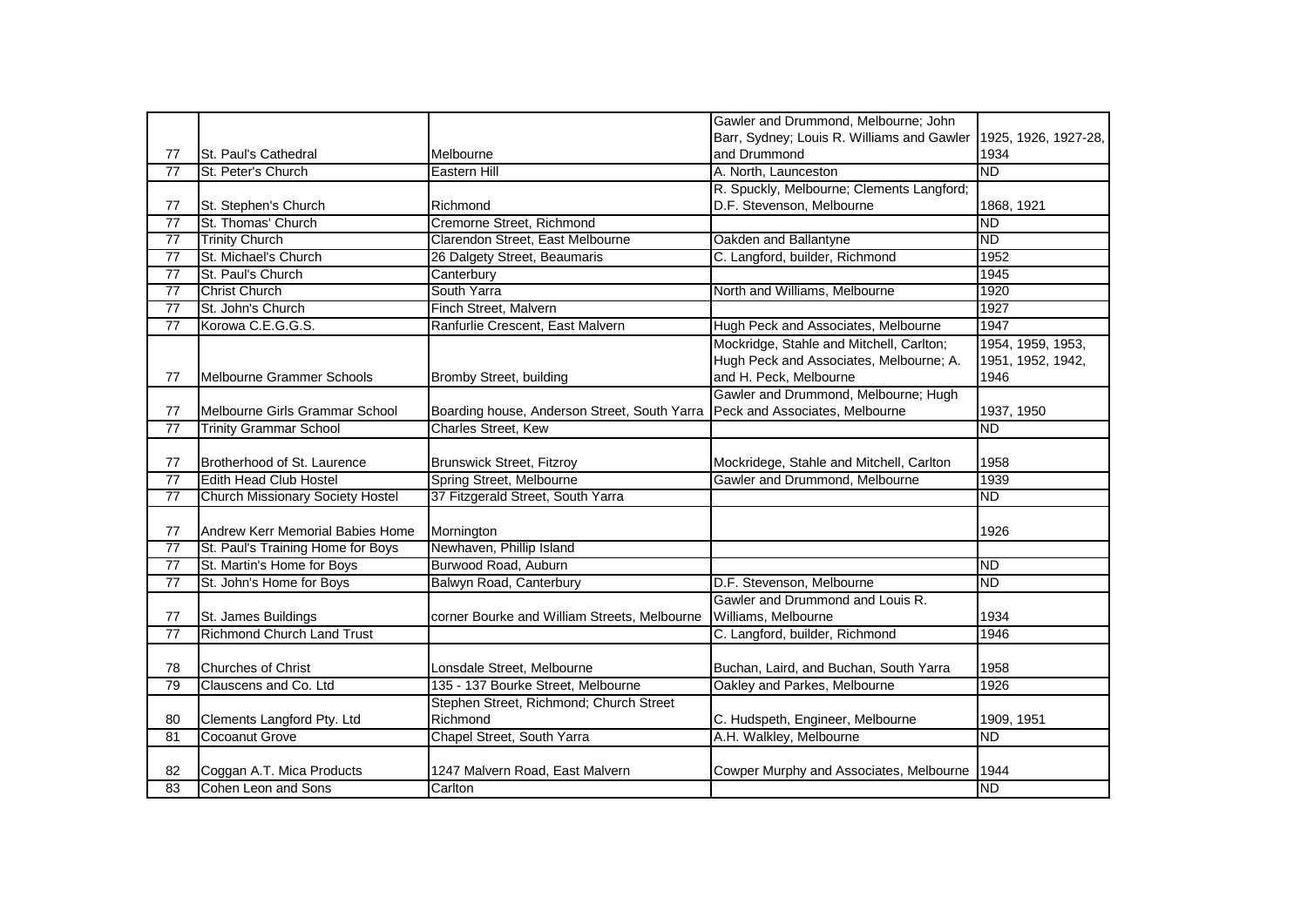| 84              | Coles G. J.                                        | Chapel Street, Prahran                        | H.A. Norris, Melbourne                 | ND, 1933   |
|-----------------|----------------------------------------------------|-----------------------------------------------|----------------------------------------|------------|
| 85              | <b>College of Pharmacy</b>                         | Swanston Street, Melbourne                    | H.W. and F.B. Tompkins, Melbourne      | 1935       |
|                 |                                                    |                                               | A.S. Eggleston, and Stephenson and     |            |
| 86              | <b>Collins Court</b>                               | Collins Street, Melbourne                     | Meldrum                                | 1923       |
|                 |                                                    |                                               | A.S. Eggleston, Melbourne; A.S. & R.A. |            |
| 87              | <b>Collins House</b>                               | Collins Street, Melbourne                     | Eggleston, Melbourne                   | 1927, 1938 |
| 88              | Commando Industries                                | <b>Barkly Street, North Fitzroy</b>           | Alder and Lacey, Melbourne             | 1948       |
|                 |                                                    | corner Exhibition and Lonsdale Streets,       | A.H. Walkley and C.N. Hollinshed,      |            |
| 89              | <b>Comedy Theatre</b>                              | Melbourne                                     | Melbourne                              | 1927       |
| 90              | <b>Commercial Bank of Australia</b>                | <b>Collins Street, Melbourne</b>              | A & K Henderson, Melbourne             | 1935       |
|                 | <b>Commercial Travellers Association of</b>        |                                               |                                        |            |
| 91              | Victoria                                           | Flinders Street, Melbourne                    | H.W. & F.B. Tompkins, Melbourne        | 1926       |
| 92              | <b>Commercial Union Chambers</b>                   | 413 Collins Street, Melbourne                 | Peck and Kemter, Melbourne             | 1930       |
|                 |                                                    |                                               |                                        |            |
| 93              | Colley, Mr. W.                                     | corner Carlisle and Nelson Streets, Balaclava |                                        | <b>ND</b>  |
| 94              | Commonwealth of Australia                          |                                               |                                        |            |
| 94              | <b>Aircraft Production Commission</b>              |                                               |                                        | 1942       |
|                 | Allied Works Council - Department of               |                                               |                                        |            |
| 94              | Works, Victoria                                    |                                               |                                        | 1941       |
|                 |                                                    |                                               |                                        |            |
| 94              | Allied Works Council - Victorian Office Holmesglen |                                               |                                        | 1944       |
|                 | Allied Works Council - Works and                   |                                               |                                        |            |
| 94              | Services Branch, Victoria                          | Echuoa, Albert Park                           |                                        | 1943       |
| 94              | <b>Allied Works Council</b>                        |                                               |                                        |            |
|                 | Branch at Brunswick, Victoria -                    |                                               |                                        |            |
| 94              | Department of Works                                |                                               |                                        | 1957       |
|                 |                                                    |                                               |                                        |            |
|                 | Commonwealth Bank, Balcombe                        |                                               |                                        |            |
| 94              | Military Camp - Department of Works                | Mt. Martha, Victoria                          |                                        | 1940       |
|                 | Commonwealth Bank - Department of                  |                                               |                                        |            |
| 94              | Works                                              | South Melbourne                               |                                        | ND.        |
|                 | Commonwealth Centre - Department                   |                                               |                                        |            |
| 94              | of Works                                           | Melbourne                                     |                                        | 1955       |
|                 | C.S.I.R.O. - Department of Works and               |                                               |                                        |            |
| 94              | Housing, Victoria Branch                           | Albert Street, East Melbourne                 |                                        | 1955       |
| $\overline{94}$ | C.S.I.R.O. Fishermans Bend                         |                                               | W.E. Bassett. Engineer                 | 1947       |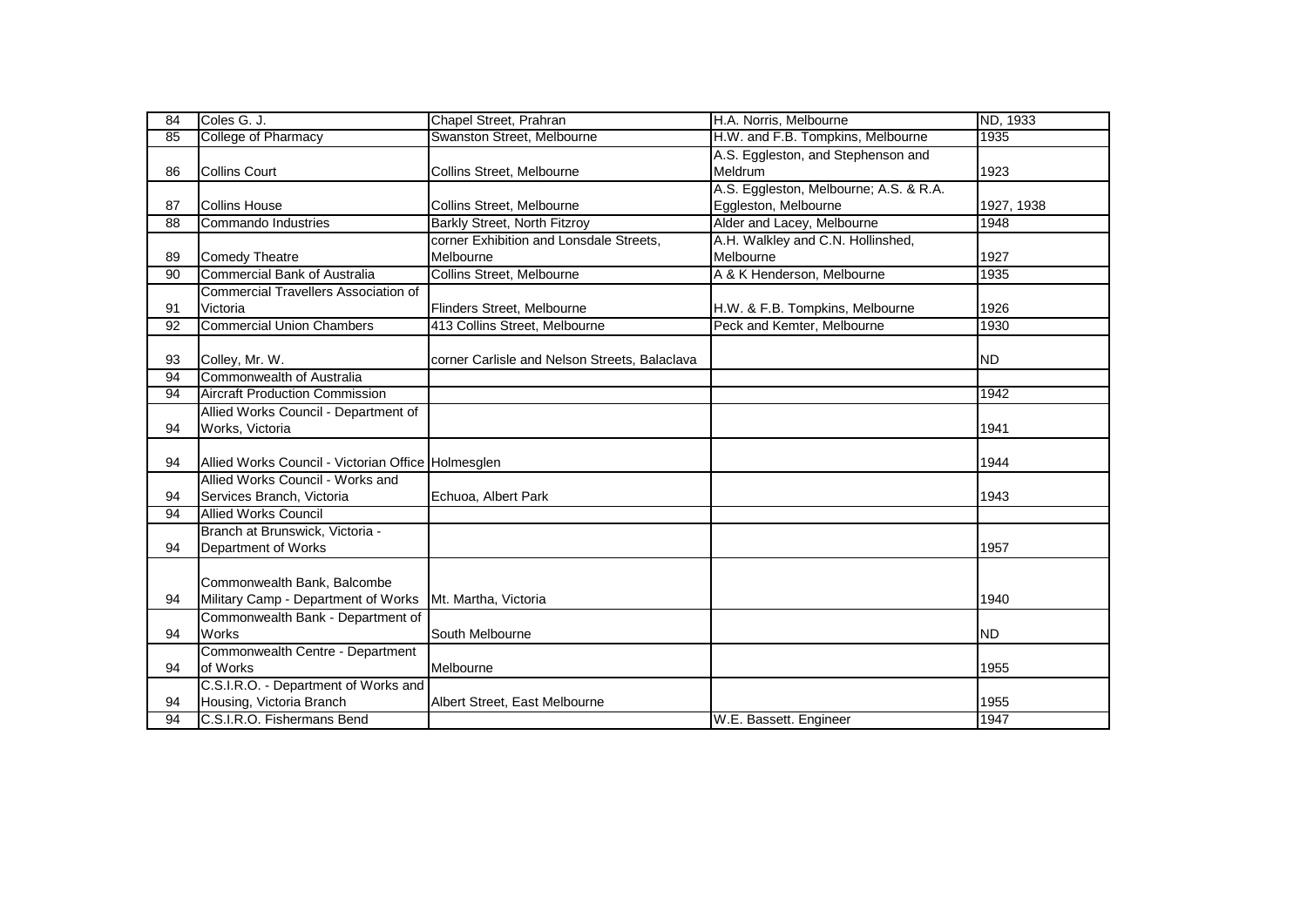|    | Commonwealth Serum Laboratories -                                       |                             |                                           |                   |
|----|-------------------------------------------------------------------------|-----------------------------|-------------------------------------------|-------------------|
|    | Department of Interior, Victorian<br>Branch and Department of Works and |                             |                                           |                   |
|    | Housing. Polio House, Block No. 5                                       |                             |                                           |                   |
|    | Acid House and Mycelium Disposal                                        |                             |                                           | 1941, 1955, 1956, |
| 94 | Plant, Maintenance Workshop                                             | Parkville                   |                                           | 1957              |
|    | Williamstown Racecourse Hostels for                                     |                             |                                           |                   |
|    | Migrants - Department of Works and                                      |                             |                                           |                   |
| 94 | Housing                                                                 |                             |                                           | 1949              |
|    | Ebden Military Camp - Department of                                     |                             |                                           |                   |
| 94 | Works, Victoria                                                         |                             |                                           | 1940              |
|    | Commonwealth Engineering and                                            |                             | J. Thompson (Aust.) Pty. Ltd., Melbourne. |                   |
| 94 | <b>Boiler Works</b>                                                     | West Footscray, Puckapunyal | Engineers                                 | 1957              |
|    | Flinders Naval Depot - Department of                                    |                             |                                           |                   |
| 94 | Works, Victoria                                                         |                             |                                           | 1957              |
|    | Moorabbin Airport - Department of                                       |                             |                                           |                   |
| 94 | Works, Victorian Branch                                                 |                             |                                           | 1957              |
|    | G.C. and A. Factory - Department of                                     |                             |                                           |                   |
| 94 | Interior, Victorian Branch                                              | <b>Ballarat</b>             |                                           | 1941              |
|    | Ordinance Factory - Department of                                       |                             |                                           |                   |
| 94 | Interior, Victorian Branch                                              | Maribyrnong                 |                                           | <b>ND</b>         |
|    |                                                                         |                             |                                           |                   |
|    | Major A.R.A. barracks - Department of                                   |                             |                                           |                   |
| 94 | Works, Victorian Branch                                                 | Puckapunyal                 |                                           | 1939-1940?        |
|    | Temperate Hospital - Engineer                                           |                             |                                           |                   |
| 94 | Hospital U.S.A.F.I.A.                                                   | Seymour and Tocumal         |                                           | 1942              |
|    | Puckapunyal Military Camp -                                             |                             |                                           |                   |
| 94 | Department of Works                                                     |                             |                                           | 1939              |
| 94 | Puckapunyal. Major ARA Barracks                                         | Puckapunyal                 |                                           | 1956              |
|    | Balcombe Military Camp - Department                                     |                             |                                           |                   |
| 94 | of Works, Victoria                                                      |                             |                                           | 1940              |
|    |                                                                         |                             |                                           |                   |
|    | R.A.A.F. no. 1 initial training school -                                |                             |                                           |                   |
| 94 | Department of Works, Victoria                                           | Somers, Balnarring          |                                           | 1940              |
|    |                                                                         |                             |                                           |                   |
|    |                                                                         |                             |                                           |                   |
| 94 |                                                                         |                             |                                           |                   |
|    | Squadron and Co. Training Depots -<br>Department of Works, Victoria     | Cobram                      | 1953                                      |                   |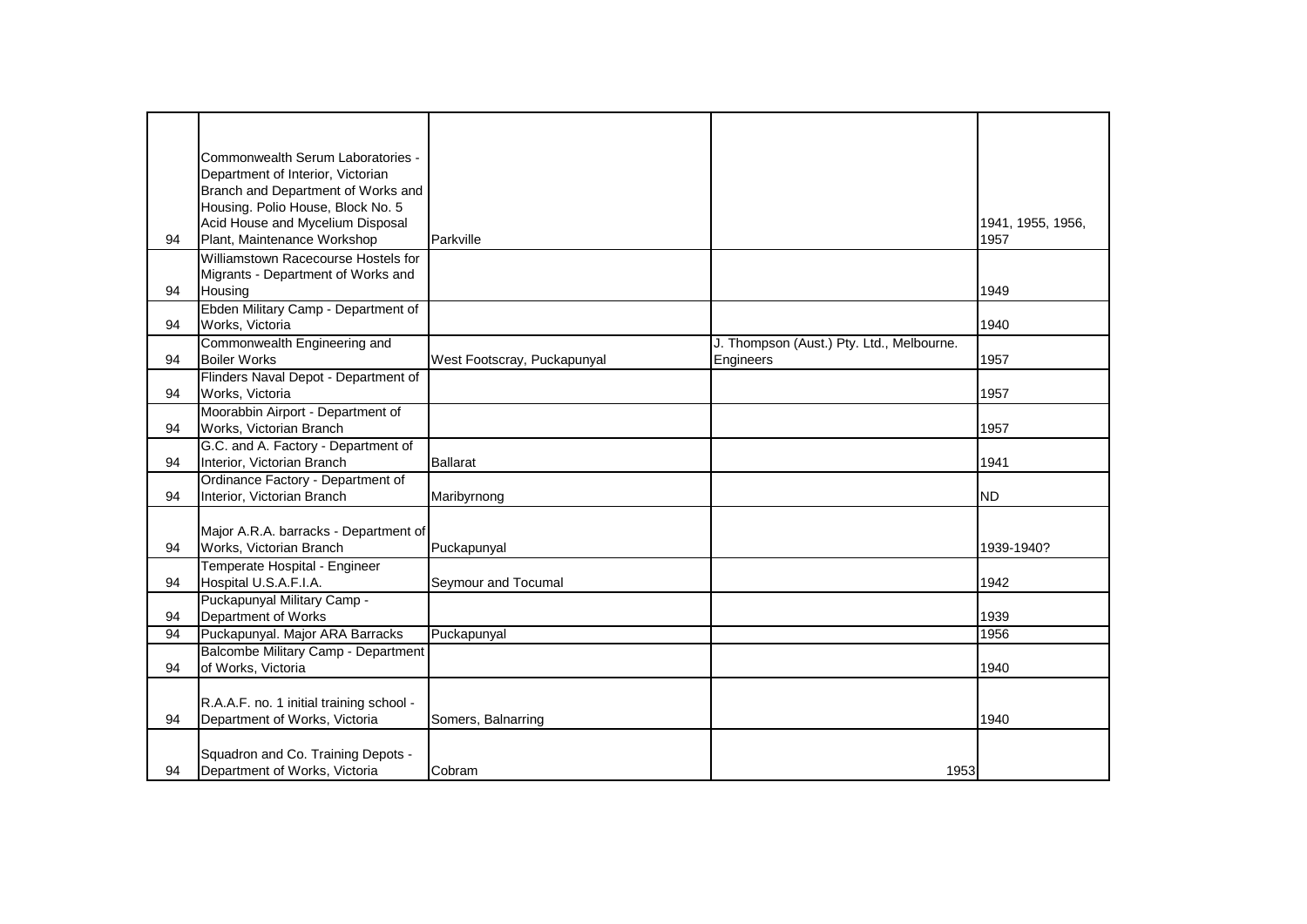|                  | SA Factory - Department of Interior,                            |                                            |                                           |               |
|------------------|-----------------------------------------------------------------|--------------------------------------------|-------------------------------------------|---------------|
| 94               | Victoria                                                        | Gordon Street, Footscray                   |                                           | 1942          |
|                  | Telephone Exchange - Department of                              |                                            |                                           |               |
| 94               | Works, Victoria                                                 | Doncaster Road, North Balwyn               | R.J. Wilson, South Melbourne              | 1955          |
|                  | P.M.G. branch exchange -                                        |                                            |                                           |               |
| 94               | Department of Works, Victoria                                   | Oakleigh South                             |                                           | <b>ND</b>     |
|                  | Russell Street Telephone Exchange -                             |                                            |                                           |               |
|                  | Department of Works and Housing,                                |                                            |                                           |               |
| 94               | <b>Victorian Branch</b>                                         | Melbourne                                  |                                           | 1954          |
| 94               | T.V. Studio - Department of Works                               | Ripponlea                                  |                                           | 1956          |
|                  | Wool Stores for the Victorian State                             |                                            | Yuncken, Freeman, Freeman and Griffiths,  |               |
| 94               | <b>Wool Committee</b>                                           |                                            | Melbourne                                 | 1941          |
| 95               | Commonwealth Match Factory                                      | Swan Street, Richmond                      |                                           |               |
| 96               | <b>Concert Hall Building</b>                                    | Collins Street, Melbourne                  | N. Barnet, Melbourne                      | 1912          |
| 97               | Cook F.J.                                                       | 280 Bourke Street, Melbourne               | H.A. Norris, Melbourne                    | 1934          |
| 98               | Coop, W.                                                        | Latrobe Street, Melbourne                  | C. Langford, Richmond. Builder            | ND            |
| 99               | <b>Cosmos Mills</b>                                             | 81 Cowper Street, Footscray                | A.C. Leith and Bartlett, Melbourne        | 1946          |
| 100              | Dahlsen, J.C. Pty. Ltd                                          | Nicholson Street, Bairnsdale               | Tompkins and Shaw, Melbourne              | 1953          |
| 101              | Dalgety and Co.                                                 | Bourke Street, Melbourne                   | C.A. D'Ebro, Melbourne                    | <b>ND</b>     |
| 102              | Davies Coop and Co. Ltd                                         | Swanston Street, Carlton                   | Alder and Lacey, Melbourne                | <b>ND</b>     |
|                  |                                                                 |                                            |                                           |               |
| 103              | Davis, Dr. W.                                                   | corner Albany and Kooyong Roads, Toorak    | C. Langford, Richmond. Builder            | ND, 1947      |
| 104              | Dean W. and G., Pty. Ltd                                        | 346 Little Collins Street, Melbourne       | Albion Walkley, Melbourne                 | 1936          |
| 105              | Detmold, W. Ltd                                                 | 54 - 58 Russell Street, Melbourne          | G. Parsons, Melbourne                     | ND            |
|                  | Diamond Valley New Community                                    |                                            |                                           |               |
| 106              | Hospital                                                        | Greensborough                              | H. Winbush, Melbourne                     | 1952          |
| 107              | Digiannantonio, N. Esq                                          | 21 Bronaham Place, Richmond                | G.A. Lion, Templestowe. Designer          | 1957          |
| 108              | <b>Domain Mansions</b>                                          | Domain Road, South Yarra                   | W. and R. Buller, Melbourne               | <b>ND</b>     |
| 109              | Duckett, R. Esq                                                 | Heyington Place, Toorak                    | R. Harrington, Melbourne                  | 1948          |
| $\overline{110}$ | <b>Earls Court</b>                                              | The Esplanade, St. Kilda                   | M.R. Barlow and Associates, Melbourne     | 1952          |
| 111              | <b>Elder Smith and Co</b>                                       | Douglas Street, South Melbourne            | Buchan, Laird and Buchan, Melbourne       | 1950          |
| 112              | <b>Empire Works Match Factory</b>                               | Church Street, Richmond                    | William Pitt, architect, Melbourne        | 1907          |
|                  |                                                                 |                                            | J. and H.G. Kirkpatrick, Melbourne; Gibbs |               |
|                  |                                                                 |                                            | Finlay and Morsley, Melbourne; Chancellor |               |
| 113              | English, Scottish and Australian Bank Collins Street, Melbourne |                                            | and Patrick, South Yarra                  | 1922, 1958    |
|                  |                                                                 | Whitehart Lane, Melbourne; 2 Alfred Place, | C. Langford, Richmond. Builder; S.P.      |               |
| 114              | <b>Equity Trustees Company</b>                                  | South Melbourne                            | Calder, Melbourne                         | 1948, 1943-44 |
| 115              | Evans, S.M.C. Esq                                               | 38 Yarravale Road, Kew                     | Tompkins and Shaw, Melbourne              | 1958          |
| 116              | <b>Excelsior Broom Co</b>                                       | Park Street, North Fitzroy                 |                                           | 1943          |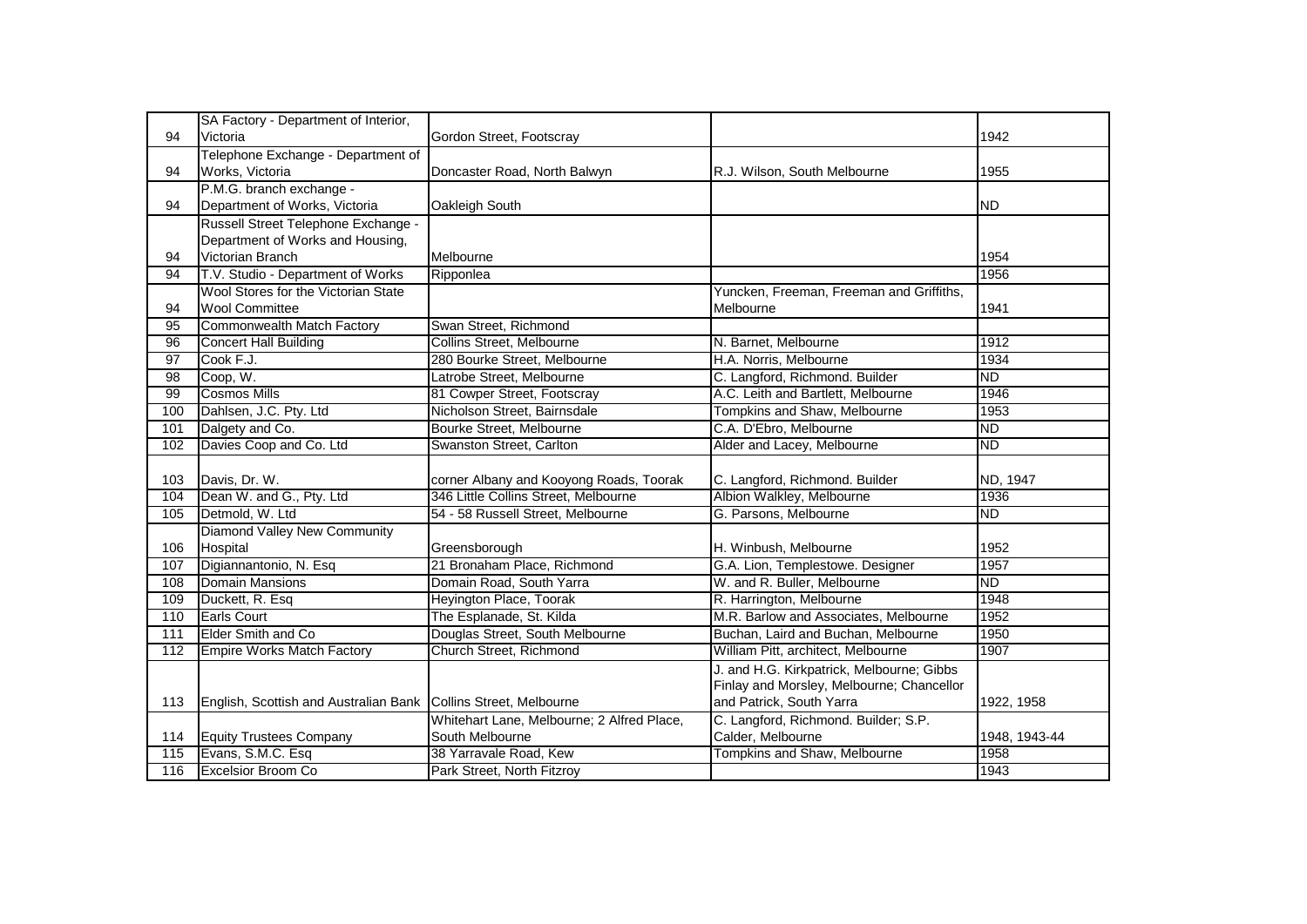|     | Farrow Falcon Press Pty. Ltd (and   |                                               |                                             |                   |
|-----|-------------------------------------|-----------------------------------------------|---------------------------------------------|-------------------|
| 117 | Harding Litho-Print Pty. Ltd)       | Chapel Street, Prahran                        | Eric C. Beedham, Melbourne                  | 1945              |
|     |                                     |                                               |                                             |                   |
| 118 | <b>Factory Layout Project</b>       |                                               | D.M. Brown and J.F. Cockburn, Melbourne     | 1958              |
| 119 | Faulkner, Mrs. S                    | Bridge Road, Richmond                         | C. Langford, Richmond. Builder              | 1936              |
| 120 | <b>Federal Palace Hotel</b>         | Collins Street, Melbourne                     | H. & B. Tompkins, Melbourne                 | 1936              |
| 121 | Felton and Grimwade and Co.         | Spencer Street, West Melbourne                | F.J. Davies, West Melbourne                 | 1915              |
| 122 | Frost, Mr. J.M.                     | Wantirna Road, Ringwood                       |                                             | $\overline{ND}$   |
| 123 | Feiglin and Sons, M.                | Orvale via Shepparton                         |                                             | 1944              |
| 124 | Fibre Can Co.                       | 3 - 5 Union Street, Brunswick                 | Alsop and Duncan, Hawthorn                  | 1951              |
|     |                                     | corner Elizabeth and Little Lonsdale Streets, |                                             |                   |
| 125 | <b>Finlay Bros</b>                  | Melbourne                                     | C.S. Russell, Melbourne                     | 1940              |
| 126 | Flats                               |                                               |                                             | $\overline{ND}$   |
| 127 | <b>Flats</b>                        | 754 - 756 Swanston Street, Carlton            | A.S. and R.A. Eggleston, Melbourne          | 1946              |
| 128 | <b>Flats</b>                        | Alexandra Avenue, South Yarra                 | Marsh and Michaelson, Melbourne             | 1941              |
| 129 | <b>Flats</b>                        | Whitehorse Road, Balwyn                       | C. Victor Dumbrell, Melbourne               | ND                |
| 130 | Flats                               | 378 Inkerman Street, East St. Kilda           | F. Gardiner, Armadale                       | 1957              |
| 131 | <b>Food Processing Factory</b>      | Point Nepean Road, Moorabbin                  | Albion Walkley, Melbourne                   | 1943              |
| 132 | Footscray, City of                  | Albert Street, Footscray                      | J. Plottel, Melbourne                       | 1948              |
|     |                                     |                                               | H.A. Norris, Melbourne; B.H. Andrew,        |                   |
| 133 | Forges Pty. Ltd                     | Nicholson Street, Footscray                   | Melbourne                                   | ND, 1945          |
| 134 | Foster, Mr.                         | 60 Coppin Street, Richmond                    | C. Langford, Richmond. Builder              | 1945              |
| 135 | <b>Fowler Constructions Ltd</b>     | South Melbourne                               |                                             | 1951              |
| 136 | Fowlers Vacola Manufacturing Co.    | Burwood Road, Hawthorn                        | S.P. Calder, Melbourne                      | 1944              |
| 137 | Foys                                | Smith Street, Fitzroy                         | H.A. Norris, Melbourne                      | $\overline{ND}$   |
|     |                                     |                                               | A.S. Eggleston and Stephenson and           |                   |
| 138 | Freehold Assets Co. Pty. Ltd        | Melbourne                                     | Meldrum, Melbourne                          | <b>ND</b>         |
| 139 | Freemason's Hall                    | Sorrento                                      | Twentyman and Asker, Melbourne              | <b>ND</b>         |
| 140 | Fulmer Chase Pty. Ltd               | 421 St. Kilda Road, Melbourne                 | H.A. Norris, Melbourne                      | $\overline{ND}$   |
| 141 | Gali, Mr. E.                        | 283 - 285 Spring Street, Melbourne            |                                             | <b>ND</b>         |
|     |                                     |                                               |                                             | 1941, 1933, 1937, |
|     |                                     |                                               |                                             | 1938, 1939, 1944, |
|     |                                     |                                               |                                             | 1946, 1948, 1950, |
| 142 | Georges Ltd                         | 162 Collins Street, Melbourne                 | A.S. and A.R. Eggleston, Melbourne          | 1953              |
| 143 | General Abrasives Pty. Ltd          | Hoddle Street, Richmond                       |                                             | <b>ND</b>         |
| 144 | Gilbey W. and A. Ltd                | Moorabbin                                     | C. Orme, Melbourne                          | 1946              |
| 145 | Glaxo Laboratories (Aust.) Pty. Ltd | Villiers Street, North Melbourne              | Alsop and Duncan, Hawthorn                  | 1952              |
|     |                                     |                                               |                                             |                   |
| 146 | <b>Glenhuntly Theatre</b>           | Glenhuntly                                    | Cowper, Murphy and Associates, Melbourne ND |                   |
| 147 | Glen Iris Brick Co.                 | Templestowe Road, Bulleen                     | J. Langdon, Richmond                        | 1945?             |
|     |                                     |                                               |                                             |                   |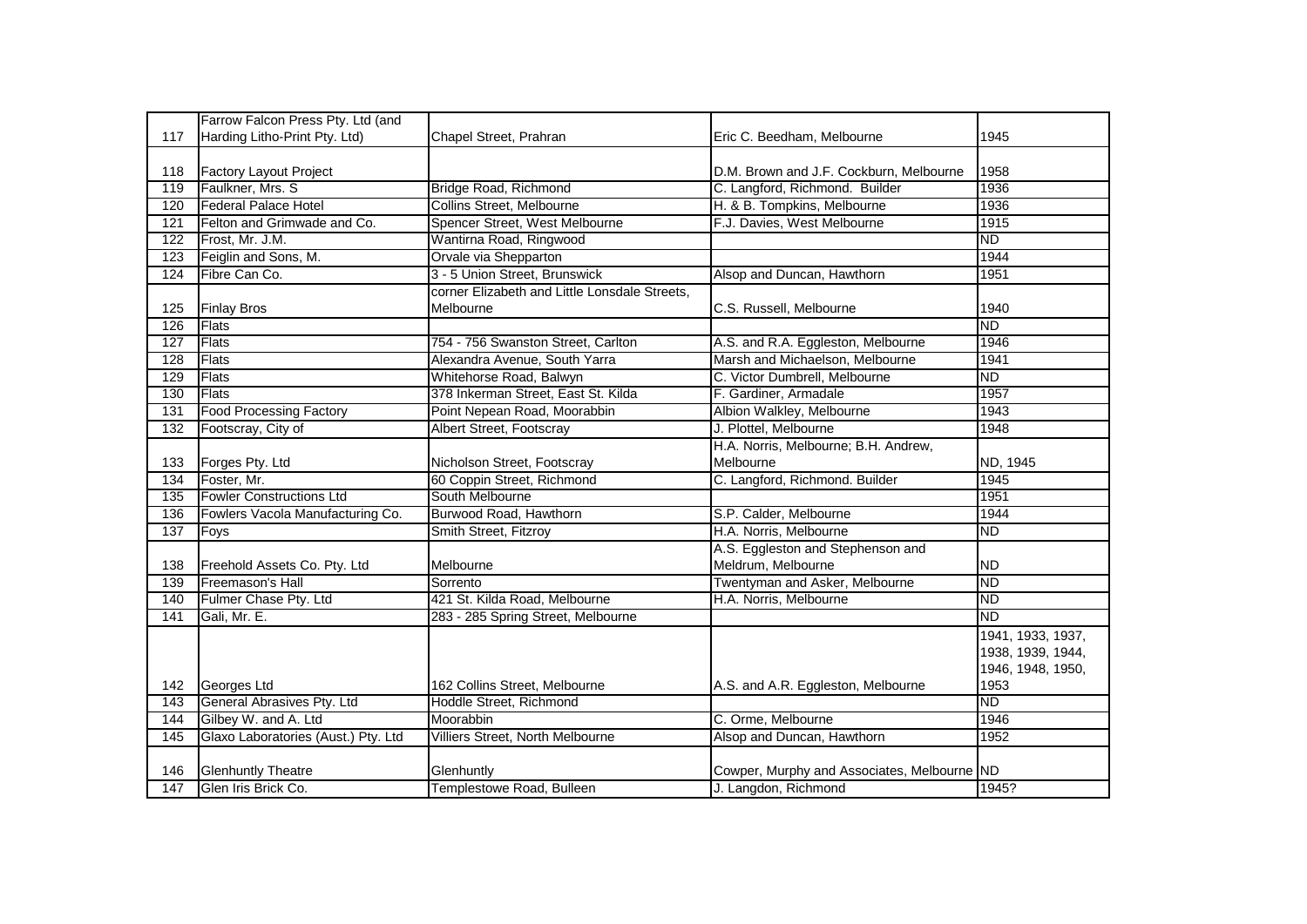| 148 | Glue and ByProducts Pty. Ltd       | Hobsons Road, Flemington                     | Stapley and Hall, Melbourne                                                                                      | 1936                |
|-----|------------------------------------|----------------------------------------------|------------------------------------------------------------------------------------------------------------------|---------------------|
| 149 | Goldring, Mr. R.                   | 321 St. Georges Road, North Fitzroy          |                                                                                                                  | $\overline{ND}$     |
|     |                                    |                                              |                                                                                                                  |                     |
| 150 | Goldsbrough Mort and Co. Ltd       | corner Bourke and William Streets, Melbourne | W. Lawrence, Melbourne                                                                                           | 1911                |
| 151 | Gollin and Co.                     | Braid and Darwin Streets, West Footscray     | F. Morsley, Melbourne                                                                                            | 1958                |
| 152 | Goodrid Incinerator Co.            | 137 Broadway, Sydney                         |                                                                                                                  | <b>ND</b>           |
| 153 | Gorham and Sons Pty. Ltd           | <b>Stewart Street, East Brunswick</b>        | C. Langdon, Richmond                                                                                             | 1945                |
| 154 | Gough L.V. Esp                     | 449 - 453 Bridge Road, Richmond              |                                                                                                                  | 1947                |
| 155 | <b>Grand Central Car Park</b>      | 200 Little Collins Street, Melbourne         | Seabrook, Fildes and Hunt                                                                                        |                     |
| 156 | "Greenknowe"                       | St. Georges Road, Toorak                     | R.B. Hamilton, Melbourne                                                                                         | <b>ND</b>           |
| 157 | Griffin Mr. A.                     | 141 Hopkins Street, Footscray                | R.A.C Curtis, North Caulfield                                                                                    | <b>ND</b>           |
| 158 | Griffiths, D.P.                    | 117 Nicholson Street, Footscray              |                                                                                                                  | <b>ND</b>           |
| 159 | Griffiths Bros.                    | Richmond                                     | H.W. and F.B. Tompkins, Melbourne                                                                                | 1920                |
| 160 | T.B. Guest and Co. Pty. Ltd        | 219 William Street, Melbourne                | C. Langford, Richmond. Builder                                                                                   | 1944                |
| 161 | Grosser, P.C.                      | 239 William Street, Melbourne                | H.R. Crawford, Melbourne                                                                                         | <b>ND</b>           |
|     |                                    |                                              |                                                                                                                  |                     |
| 162 | <b>Guardian Press</b>              | Swan Hill                                    | A.C. Leith, Bartlett and Partners, Melbourne                                                                     | 1954                |
| 163 | Hansen, E.W. Esq                   | Balcombe Road, Black Rock                    | C. Langford, Richmond. Builder                                                                                   | 1947                |
| 164 | <b>Hardware Chambers</b>           |                                              |                                                                                                                  | <b>ND</b>           |
| 165 | Harrison, R. Pty. Ltd              | 8 Spring Street, Fitzroy                     | C. Langford, builder, Richmond                                                                                   | 1948                |
| 166 | Hatcher, H. Esq                    | Abbotsford                                   | Bates, Smart and McCutcheon, Melbourne                                                                           | 1935                |
| 167 | Haughton, William and Co.          | Melbourne                                    | Seabrook, Hunt and Dale, Albert Park; R.<br>Butler and Associates, Melbourne; C.<br>Langford, Richmond. Builder; | 1954-56, 1951, 1950 |
|     | Hawker and Richardson and Co. Pty. |                                              |                                                                                                                  |                     |
| 168 | Ltd                                | Hawthorn                                     | Leith and Bartlett Pty. Ltd, Melbourne                                                                           | 1960                |
| 169 | Herald and Weekly Times Ltd        | Flinders Street, Melbourne                   | H.W. and F.B. Tompkins, Melbourne                                                                                | <b>ND</b>           |
| 170 | Heyman, P.W.                       | City Road, South Melbourne                   | E.C. Beedham, Melbourne                                                                                          | 1944?               |
| 171 | Hicks, Atkinson and Sons Pty. Ltd  | Collins Street, Melbourne                    | Sydney Smith, Ogg and Serpell, Melbourne                                                                         | 1930                |
| 172 | Hicks Bros.                        | 136 Bridge Road, Richmond                    | C. Langford, Richmond. Builder                                                                                   | 1947                |
| 173 | Hill, W.R.                         | 14 Perrin Street, South Melbourne            |                                                                                                                  | <b>ND</b>           |
| 174 | Hoadley's Chocolate Ltd            | 189 Wells Street, South Melbourne            | Smith, Ogg and Serpell, Melbourne                                                                                | 1942                |
| 175 | Hodkinson, W.A. and Co.            | Burrows Road, Alexandra                      |                                                                                                                  | <b>ND</b>           |
| 176 | Holdbrook Furniture Store Pty. Ltd | 232 Bridge Road, Richmond                    |                                                                                                                  | <b>ND</b>           |
|     | Holdenson and Neilson Fresh Food   |                                              |                                                                                                                  |                     |
| 177 | Pty. Ltd                           | Numurkah                                     | M. Sprout, Sydney. Engineer                                                                                      | 1953                |
| 178 | <b>Holeproof Ltd</b>               | <b>Brunswick</b>                             | J.V.T. Ward, Melbourne                                                                                           | 1937                |
| 179 | Houtons Dry Cleaning Co.           | Abbotsford                                   | J. Laing, Melbourne. Engineer                                                                                    | 1944                |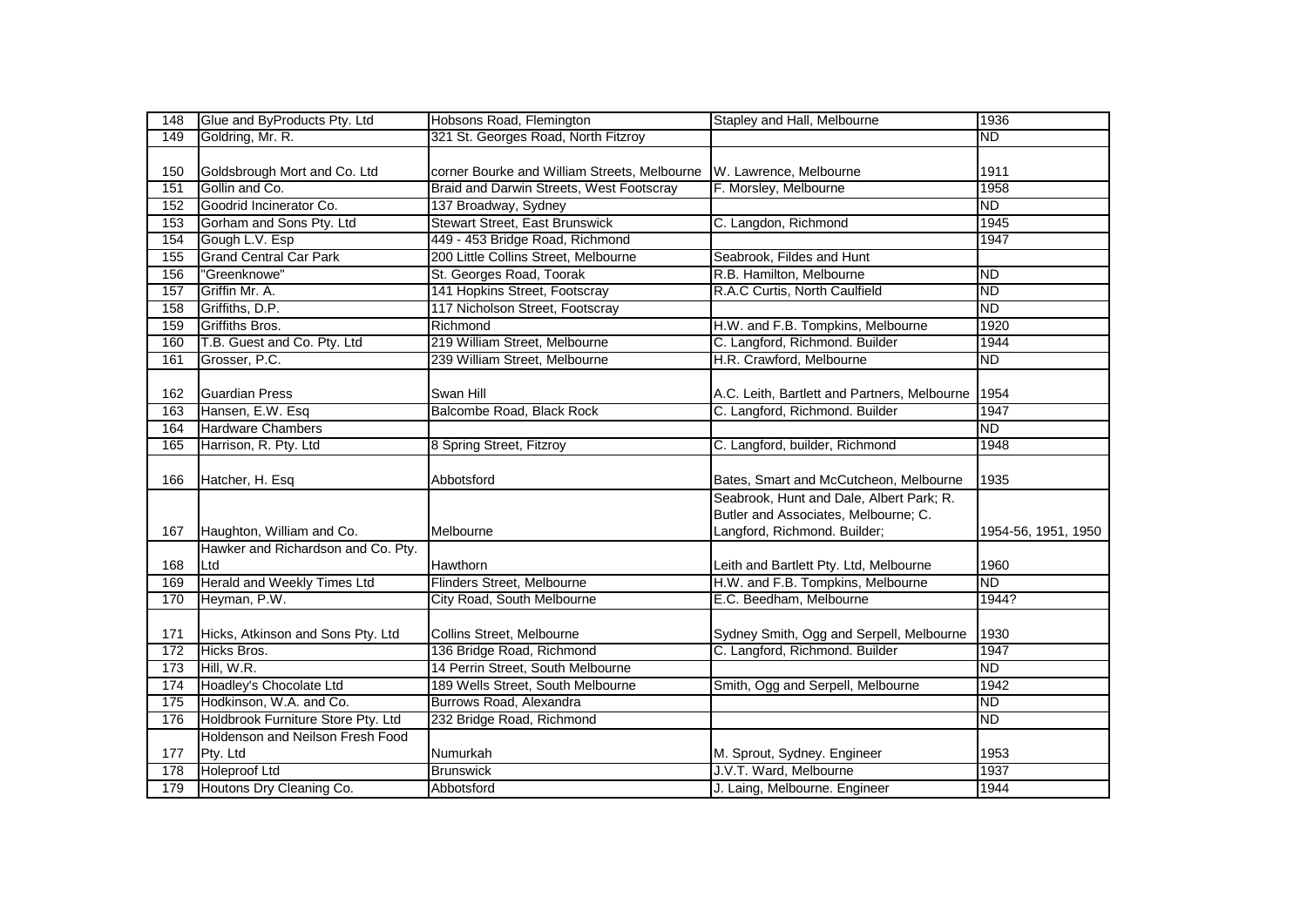|     |                                                      | Park Theatre, Middle Park; Regent Theatre,                                       |                                                   |                 |
|-----|------------------------------------------------------|----------------------------------------------------------------------------------|---------------------------------------------------|-----------------|
|     |                                                      | Melbourne; Time Theatre, corner Whitehorse                                       |                                                   |                 |
| 180 | <b>Hoyts Theatres</b>                                | Road and Iranoo Street, Balwyn                                                   | Cowper, Murphy and Associates, Melbourne 1947, ND |                 |
|     | Hudson, E.G. (H and H Printing Co.                   |                                                                                  |                                                   |                 |
| 181 | Pty)                                                 | 53 Rathdown Street, Carlton                                                      | H.A. Norris, Melbourne                            | 1934            |
|     |                                                      | Owner of flats at 403 St. Kilda Road,                                            |                                                   |                 |
| 182 | Hughes, J.R.                                         | Melbourne                                                                        | Stapley and Hall, Melbourne                       | 1939            |
| 183 | Hutton, J.C.                                         | <b>High Street, Preston</b>                                                      | H.J. Tribe, Melbourne                             | 1953-4          |
| 184 | <b>Imperial Theatre</b>                              | <b>Russell Street Melbourne</b>                                                  | A.H. Walkley, Melbourne                           | $\overline{ND}$ |
| 185 | Incigneri, Miss                                      | Richmond                                                                         | C. Langford, Richmond. Builder                    | 1946            |
| 186 | <b>Industrial Sales and Service</b>                  | Power Street, South Melbourne                                                    | H.A. Norris, Melbourne                            | 1950            |
| 187 | <b>Industrial Printing and Publicity</b>             | 24 Victoria Street, Melbourne                                                    | L.M. Perrott and Partners, Melbourne              | 1948            |
| 188 | <b>Industrial Service Engineers</b>                  | <b>Braybrook</b>                                                                 |                                                   | 1946            |
| 189 | Jens, Misses A.M. and M.E.                           | Carlisle Street, St. Kilda                                                       | I.G. Anderson, Melbourne                          | 1936            |
| 190 | Jensen, L. Pty. Ltd                                  | Raymond Street, Sale                                                             | C. Langford, Richmond. Builder                    | 1946            |
| 191 | Jones, S. Aust. Pty. Ltd                             | 30a Victoria Street, West Brunswick                                              | C. Langford, Richmond. Builder                    | 1956            |
|     |                                                      | corner Ascot Vale Road and Puckle Street,                                        |                                                   |                 |
| 192 | <b>Junction Hotel</b>                                | Moonee Ponds                                                                     | R.E. McIntyre, North Melbourne                    | 1957            |
| 193 | Kaufman, S. Esq                                      | 15 - 19 Vere Street, Collingwood                                                 | C. Langford, Richmond. Builder                    | <b>ND</b>       |
| 194 | Kennon, E.C. Esq                                     | 13 Haverback Avenue, Malvern                                                     | C. Langford, Richmond. Builder                    | <b>ND</b>       |
| 195 | Kennon, J. and Sons                                  | River Street, Richmond                                                           | Albion Walkley, Melbourne                         | 1946            |
| 196 | Kenworth (Aust.) Pty. Ltd                            | Lennox Street, Richmond                                                          |                                                   | 1947            |
|     |                                                      |                                                                                  |                                                   |                 |
| 197 | Kitchen, Messrs J. and Sons, Pty. Ltd Port Melbourne |                                                                                  | Alder and Lacey, Melbourne                        | 1954            |
|     |                                                      |                                                                                  |                                                   |                 |
| 198 | Kiwi Polish Co. Pty. Ltd                             | Richmond                                                                         | Bates, Smart and McCutcheon, Melbourne            | 1953            |
| 199 | K.L. Bulldog Tractors Ltd                            | Springvale                                                                       |                                                   | ND              |
|     |                                                      | corner Harcourt Parade and Cremorne Street,                                      |                                                   |                 |
| 200 | K.M. Steel Products Ltd                              | Richmond                                                                         | H.A. Norris, Melbourne                            | 1938            |
| 201 | Kozequilt Co.                                        | Cambridge Street, Collingwood                                                    | A.C. Leith and Associates, Melbourne              | 1934            |
| 202 | Kraft Foods Ltd                                      | Strathmerton                                                                     | <b>Best Overend, Carlton</b>                      | 1954            |
| 203 | Lake, Mr.                                            | 67 Elizabeth Street, Melbourne                                                   | C. Langford, Richmond. Builder                    | 1954            |
| 204 | Lampard, A.W.                                        | Mountainview Road, North Balwyn                                                  | A. and H. Peck, Melbourne                         | 1946            |
| 205 | Langford                                             | Riversdale Road, Camberwell                                                      | D.F. Stevenson, Melbourne                         | <b>ND</b>       |
| 206 | Langford, C.J.                                       | 133 Wilson Street, West Brunswick                                                | C. Langford, Richmond. Builder                    | 1948            |
| 207 | Laporte Chemicals (Aust.) Pty. Ltd                   | Barkley Avenue and Adam Street, Burnley                                          | Middleton and Talbot, Prahran                     | 1957            |
| 208 | Latoof and Callil Pty. Ltd                           | Werribee                                                                         | H.A. Norris, Melbourne. 1949                      |                 |
|     |                                                      |                                                                                  |                                                   |                 |
| 209 | Leroy Manufacturing Co. Ltd                          | Flinders Lane, also George Parade, Melbourne Buchan, Laird and Buchan, Melbourne |                                                   | 1955            |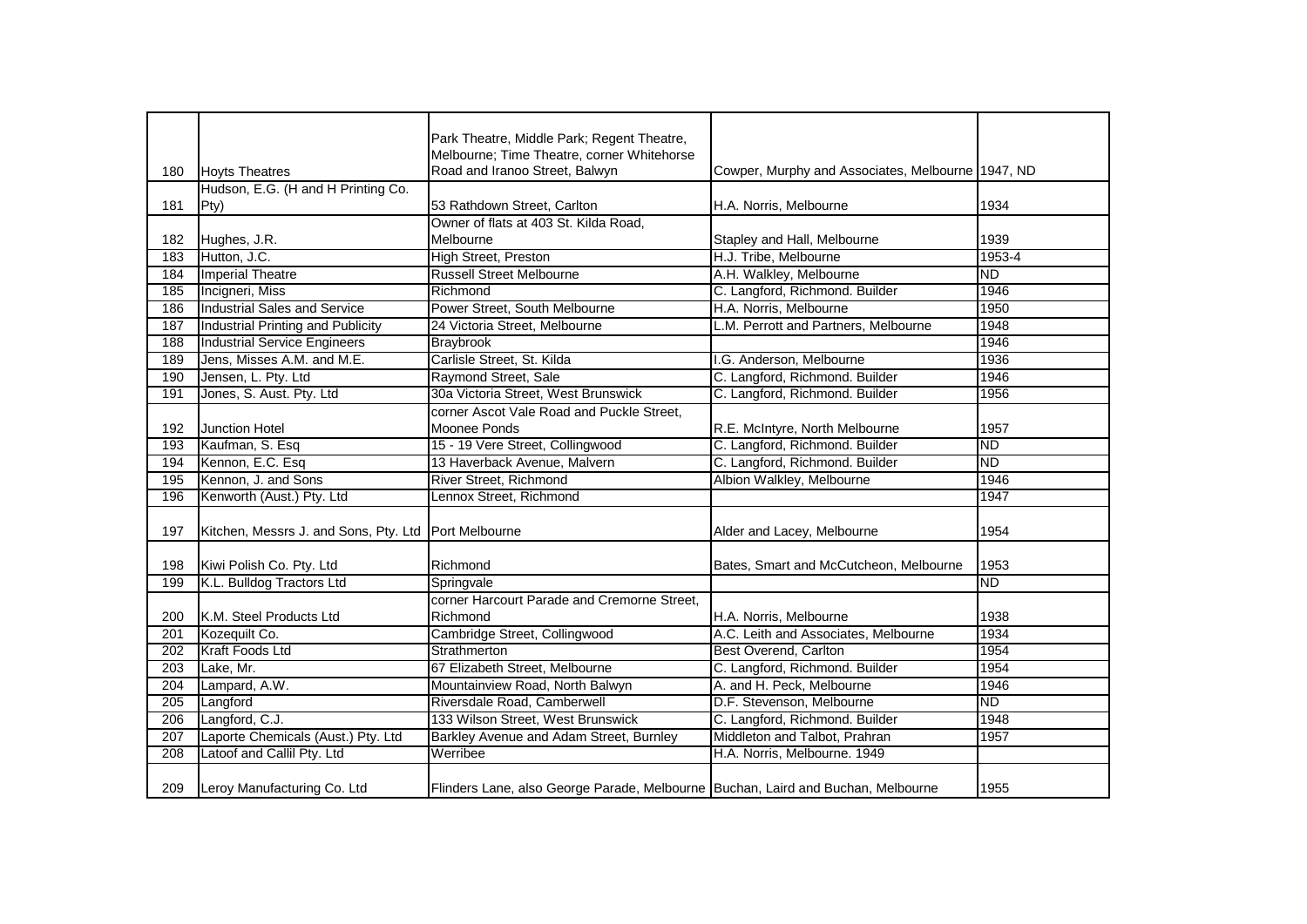| 210              | Lewis, A Esq                                                      | Maroona                                      |                                               | <b>ND</b> |
|------------------|-------------------------------------------------------------------|----------------------------------------------|-----------------------------------------------|-----------|
| 211              | Lester Motor Works                                                |                                              | C. Langford, Richmond. Builder                | 1946      |
| 212              | Lindberg Foster and Co. Pty. Ltd                                  | Nepean Highway, Mentone                      | Middleton and Talbot, Melbourne               | 1956      |
|                  | Liverpool and London and Globe                                    |                                              |                                               |           |
| 213              | Insurance Co. Ltd                                                 | 415 Collins Street, Melbourne                | Sydney Smith, Ogg and Serpell, Melbourne      | 1953      |
|                  |                                                                   | corner Macaulay Road and Albermarle Streets, |                                               |           |
| 214              | Lohn, R. and Co. Pty. Ltd                                         | Melbourne                                    | H.A. Norrid, Melbourne                        | <b>ND</b> |
| 215              | Longmore?                                                         |                                              |                                               | <b>ND</b> |
| 216              | Lonie, W.A.                                                       | South Melbourne                              | S.P. Calder, Melbourne                        | 1944      |
| 217              | Lost Dogs Home                                                    | Langford Street, North Melbourne             | R. Desbrowe-Annear, Melbourne                 | 1917      |
| 218              | "Lovell House"                                                    | Alma Road, Caulfield                         | Gawler and Drummond, Melbourne                | 1926      |
| 219              | Lovett, H.L.E. Esq                                                | 48 Elizabeth Street, Melbourne               | C. Langford, Richmond. Builder                | 1945      |
| 220              | Liddell, C.E. Esq                                                 | Flinders Lane, Melbourne                     | H.W. and F.B. Tompkins, Melbourne             | 1928      |
| 221              | Lycetts Pty. Ltd                                                  | South Melbourne                              |                                               | <b>ND</b> |
| $\overline{222}$ | McCarron Bird and Co.                                             | 479 Collins Street, Melbourne                | A.S. and R.A. Eggleston, Melbourne            | 1953      |
| 223              | Maples Pty. Ltd                                                   | 264 Clarendon Street, South Melbourne        | H.A. Norris, Melbourne                        | 1935      |
|                  | Marchants Aerated Waters and                                      |                                              |                                               |           |
| 224              | Cordials Pty. Ltd                                                 | 34 York Street, Richmond                     | C. Langford, Richmond. Builder                | 1950      |
| 225              | Maddock, J.                                                       | 30 Zather Street, Collingwood                |                                               | <b>ND</b> |
|                  |                                                                   |                                              |                                               |           |
| 226              | Marfleet and Weight Pty. Ltd                                      | Flockart Street, Abbotsford                  | Marfleet and Weight, Abbotsford. Engineers    | 1944      |
| 227              | Marsh, James and Songs Pty. Ltd                                   | 35 Villiers Street North Melbourne           | Marsh and Michaelson, Melbourne               | 1943      |
|                  |                                                                   |                                              |                                               |           |
| 228              | Mason, Firth and McCutcheon Pty. Ltd 1144 Nepean Highway, Highett |                                              | F.J. Davies, Melbourne                        | <b>ND</b> |
|                  |                                                                   |                                              |                                               |           |
| 229              | <b>Melbourne Distillers</b>                                       | Rouse Street, Port Melbourne                 | Cowper, Murphy and Associates, Melbourne 1950 |           |
| 230              | Melbourne General Cemetery                                        | Carlton                                      | Gawler and Drummond, Melbourne                | 1950      |
| 231              | <b>Merlin Confections</b>                                         | Ringwood                                     | A.S. and R.A. Eggleston, Melbourne            | 1946      |
| 232              | Melbourne Sports Depot                                            | Elizabeth Street, Melbourne                  | N. Barnet, Melbourne                          | 1902      |
| 233              | Methodist Church                                                  |                                              |                                               |           |
| 233              | <b>Wesley Church</b>                                              | Melbourne                                    | H.A. Norris, Melbourne                        | 1938      |
| 233              | <b>Wesley College</b>                                             | St. Kilda Road, Prahran                      | H.A. Norris, Melbourne                        | <b>ND</b> |
| 233              | <b>Methodist Ladies College</b>                                   | Barkers Road, Hawthorn                       | H.A. Norris, Melbourne                        | 1938-39   |
|                  |                                                                   |                                              |                                               |           |
| 233              | Methodist Church Old Folks Home                                   | Pakington Street, Kew                        | Buchan, Laird and Buchan, Melbourne           | 1955      |
|                  |                                                                   | Flinders Street, Melbourne; Bridge Road,     | H.W. & F.B. Tompkins, Melbourne; William      |           |
| 234              | Metropolitan Gas Company                                          | Richmond                                     | Pitt and Walkeley, Melbourne                  | 1939, ND  |
| 235              | Metzke Bros.                                                      | Type Street, Richmond                        | D.M. de Mole, Balwyn                          | ND.       |
|                  | Michaellis, Hallenstein and Co. Pty.                              |                                              |                                               |           |
| 236              | Ltd                                                               | Moreland Street, Footscray                   | C. Langford, Richmond. Builder                | 1951      |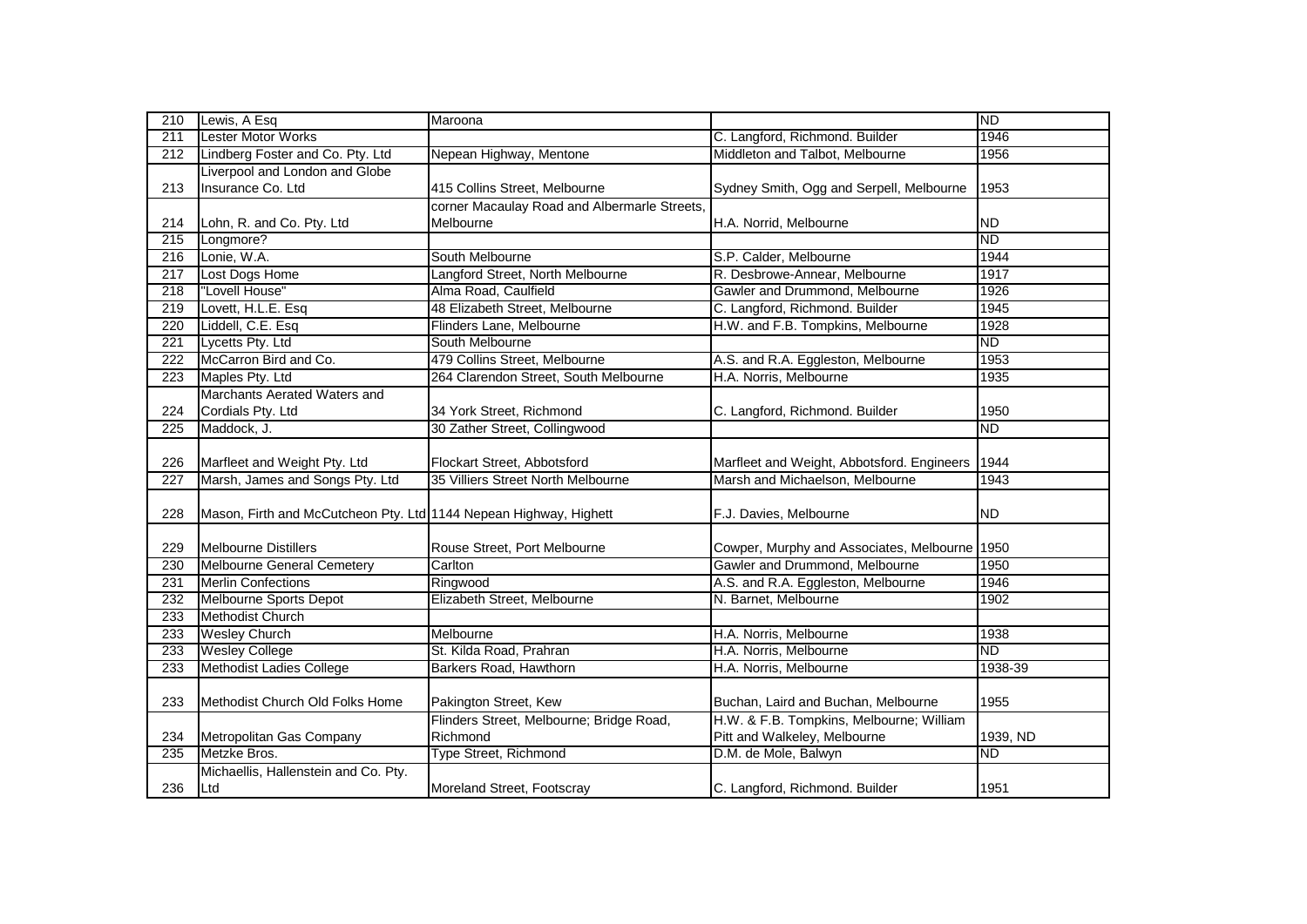| 237              | "Miegunyah"                          | Residence, Toorak                   | Stephenson and Meldrum, Melbourne                          | 1933            |
|------------------|--------------------------------------|-------------------------------------|------------------------------------------------------------|-----------------|
| 238              | Miller, C.E.                         | 508 Brunswick Street, North Fitzroy | H.J. Little, Melbourne                                     | 1945            |
| 239              | Miller, M.E.                         | Mentone                             | H.J. Little, Melbourne                                     | 1947            |
| 240              | Modern Printing Co.                  | Bouverie Street, Melbourne          | A.C. Leith and Associates, Melbourne                       | 1928            |
| 241              | Mount Martha Hotel                   | <b>Mount Martha</b>                 | Seabrook, Fildes and Hunt, Melbourne                       | <b>ND</b>       |
|                  |                                      |                                     |                                                            |                 |
| 242              | Moulded Products Australasia Ltd     | Mentone                             | A.C. Leith, Bartlett and Partners, Melbourne               | 1954            |
| 243              | Mulder, G.V Esq.                     | 825 Dandenong Road, East Malvern    | C. Langford, Richmond. Builder                             | 1955            |
| 244              | Mutual Store, Ltd                    | Flinders Street, Melbourne          | Bates, Peebles and Smart, Melbourne                        | $\overline{ND}$ |
| $\overline{245}$ | Myer Emporium Ltd                    |                                     | H.W. and F.B. Tompkins, Melbourne                          | 1928            |
| 246              | Myer, S. Esq. (late Wright and Neil) | Blossom Alley, Melbourne            | H.W. and F.B. Tompkins, Melbourne                          | 1912            |
| 247              | National Bank of Australasia, Ltd    | Shepparton                          | Meldrum and Noad, Melbourne                                | 1956            |
| 248              | Neath, S.T. Esq                      | Kyora Parade, Balwyn                | A.R. Hunt, Balwyn North. Builder                           | 1948            |
| 249              | New York Hotel                       | Bourke Street, Melbourne            | C. Langford, Richmond. Builder                             | 1946            |
| 250              | Norman Bros                          | 60 - 62 Elizabeth Street, Melbourne | N. Barnet, Melbourne                                       | <b>ND</b>       |
| 251              | <b>Normandy Chambers</b>             | Little Collins Street, Melbourne    | A.S. and R.A. Eggleston, Melbourne                         | 1936            |
| 252              | Northcote, Lady Free Kindergarten    | Buckhurst Street, Montague          |                                                            | <b>ND</b>       |
| 253              | Northern Assurance Co.               | 446 - 448 Collins Street, Melbourne | Oakden and Ballantyne, Melbourne                           | 1901            |
|                  | Mumurkah Infant Welfare Centre and   |                                     |                                                            |                 |
| 254              | <b>Rest Room</b>                     |                                     | Best, Overend, Melbourne                                   | 1953            |
| 255              | Ogden                                | Chapel Street, South Yarra          | C. Langford, Richmond. Builder                             | 1943            |
| 256              | Oppenlander, F.L. Esq                | Swan Hill                           |                                                            | $\overline{ND}$ |
| 257              | <b>Ormiston Girls School</b>         | St. John's Avenue, Mont Albert      | K.F. Elliott, Melbourne                                    | ND              |
| 258              | Ovenden, C. Esq                      | 25 Alexandra Avenue, South Yarra    | C. Ovenden, Melbourne                                      | 1933            |
| 259              | Old Colonist Association of Victoria | Rushall Crescent, North Fitzroy     | J. Crook, Melbourne                                        | 1899            |
| 260              | Palace Theatre                       | Bourke Street, Melbourne            | D.F. Cowell Ham, Melbourne                                 | 1934            |
| 261              | Paradise Hotel                       | Clematis                            | Smith Tracey Lyon and Brock, Melbourne                     | 1953            |
| 262              | "Parthenon" Co. Pty. Ltd             | Mt. Alexander Road, Essendon        | Orestes A. Yakas, Melbourne                                | 1955            |
| 263              | Paterson, Laing, and Bruce Ltd       | 282 Flinders Lane, Melbourne        | H.W. and F.B. Tompkins, Melbourne                          | 1939            |
| 264              | Patersons Pty. Ltd                   | Footscray                           | A.W. Purnell and Pearce, Melbourne                         | 1938            |
| 265              | Payne, John                          | Bourke Street, Melbourne            | H.W. and F.B. Tompkins, Melbourne                          | $\overline{ND}$ |
| 266              | Penshurst                            |                                     |                                                            | ND              |
| 267              | Penzance Hospital                    | Numurkah                            | Yuncken, Freeman Bros. Griffiths and<br>Simpson, Melbourne | 1952            |
| 268              | Picton Hopkins and Sons Pty. Ltd     | 130 - 132 Church Street, Richmond   | H.W. Plaisted, Warner and Brendel,<br>Melbourne            | <b>ND</b>       |
| 269              | Poller and Moore (Aust.) Pty. Ltd    | Mentone                             | Middleton and Talbot, Prahran                              | 1957            |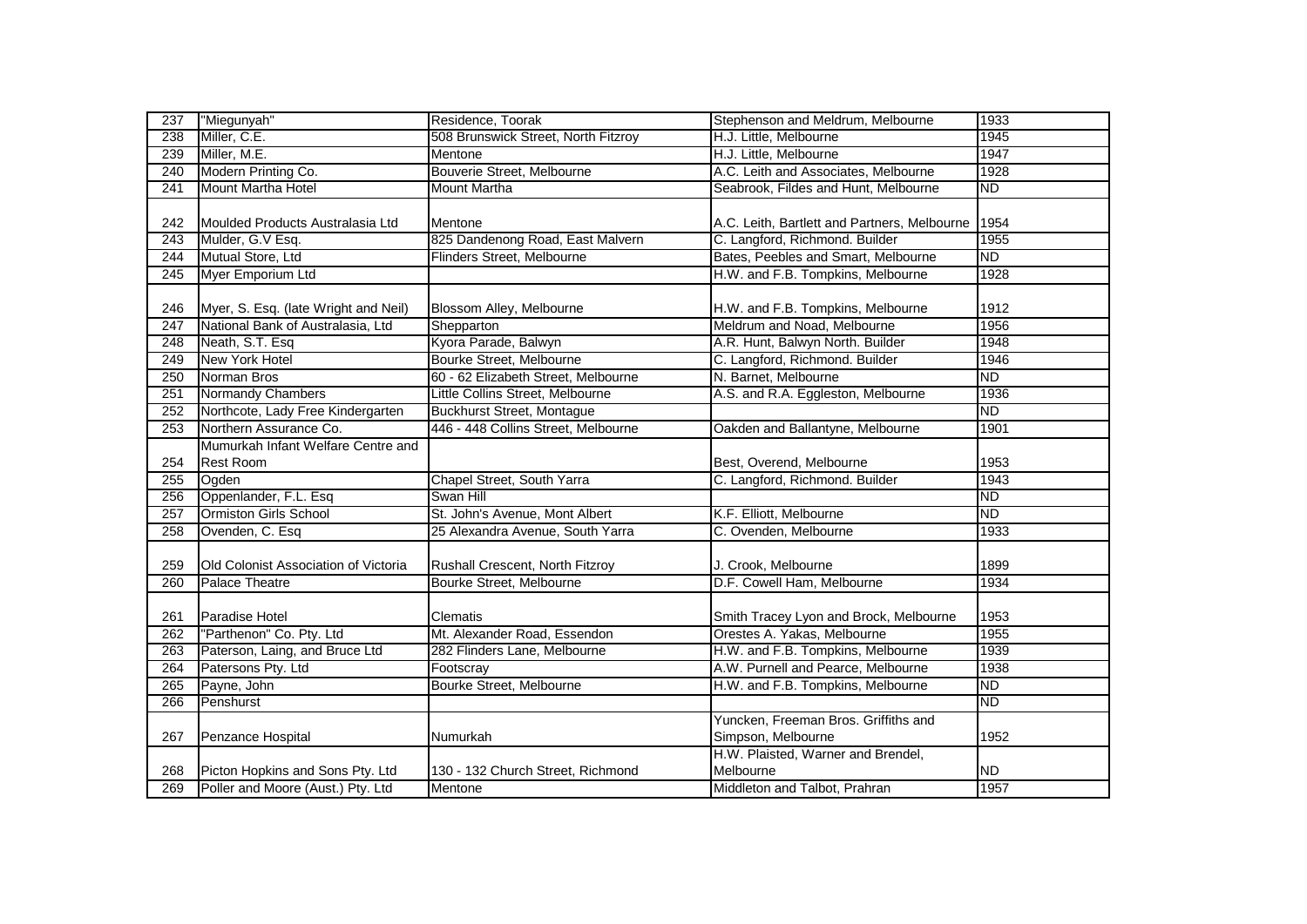| 270 | Powner, S. and Co.                                | Griffith Street, Richmond            |                                               | <b>ND</b> |
|-----|---------------------------------------------------|--------------------------------------|-----------------------------------------------|-----------|
| 271 | <b>Prahran City Council</b>                       | <b>Municipal Market</b>              |                                               | <b>ND</b> |
| 272 | Presbyterian Church of Victoria                   | Yarrawonga                           | G.J. Sutherland                               | ND        |
| 273 | <b>Premier Wire Works</b>                         | Hutchings Street, Richmond           | C. Langford, Richmond. Builder                | 1953      |
| 274 | Prestige Fabrics Ltd                              | Ararat                               | Norman C. Smith                               | 1944      |
| 275 | Preston Meat Works Pty. Ltd                       | Preston                              | T. Perry, Melbourne                           | 1953      |
| 276 | <b>Princess Theatre</b>                           | Spring Street, Melbourne             | D.F. Cowell Ham, Melbourne                    | 1953      |
| 277 | Private Hospital                                  | Flinders Lane, Melbourne             | N. Barnet, Melbourne                          | 1904      |
| 278 | Private Hospital                                  | St. Kilda Road, Melbourne            | I.G. Beaver, Melbourne                        | 1907      |
|     | <b>Producers Co-operative Distributing</b>        |                                      |                                               |           |
| 279 | Society                                           | Flinders Lane, Melbourne             | Stephenson and Turner, Melbourne              | 1947      |
|     | Purvis Glover Engineering Co. Pty.                |                                      |                                               |           |
| 280 | Ltd                                               | 4 Moreland Street, Footscray         |                                               | 1944      |
| 281 | Queen Victoria Hospital                           | Mint Place, Melbourne                | P.E. Everett, Melbourne                       | 1925      |
|     |                                                   |                                      |                                               |           |
| 282 | Raleigh Preserving Co.                            | Albion Street, West Brunswick        | Cowper, Murphy and Associates, Melbourne 1943 |           |
| 283 | Read's                                            | Chapel Street, Prahran               |                                               | <b>ND</b> |
| 284 | Reid, Dr. G.                                      | Fortuna Avenue ?                     | C. Langford, Richmond. Builder                | 1945      |
| 285 | Reid, Malcolm and Co. Ltd                         | 151 - 5 Bourke Street, Melbourne     | Oakley and Parkes, Melbourne                  | 1938      |
|     |                                                   | corner Whitehorse and Mitcham Roads, |                                               |           |
| 286 | <b>Reserve Hotel</b>                              | Mitcham                              | Seabrook, Fildes and Hunt, Melbourne          | 1954      |
|     | R.S.S.A.I.L.A. (East Malvern Sub                  |                                      |                                               |           |
| 287 | Branch)                                           | Ellison Street, East Malvern         | H. Peck and Associates, Melbourne             | 1954      |
|     |                                                   |                                      |                                               |           |
| 288 | Richardson Gears Pty. Ltd                         | 21 Whitehall Street, Footscray       | Bates, Smart and McCutcheon, Melbourne        | 1934      |
| 289 | <b>Ridley College</b>                             | Parkville                            | Gawler and Drummond, Melbourne                | 1925      |
| 290 | <b>Richmond Cricket Club</b>                      | Richmond                             | A.C. Leith and Bartlett, Melbourne            | 1937      |
| 291 | Robertson and Moffat                              | Tattersalls Lane, Melbourne          | F.J. Davies, Melbourne                        | ND.       |
|     |                                                   |                                      | C.F. Anderson, Melbourne. Consulting          |           |
| 292 | Rochester Butter Canning Co.                      | Rochester                            | Engineer                                      | 1950      |
| 293 | Rocke W.H.                                        | 247 - 249 Collins Street, Melbourne  | Sydney Smith and Ogg, Melbourne               | 1906      |
| 294 | Rola Co. (Australia) Pty. Ltd                     | Springvale                           | Hugh Peck and Associates, Melbourne           | 1958      |
| 295 | Roman Catholic Church                             |                                      |                                               |           |
|     |                                                   |                                      | "Conarg" (Contemporary Architectural          |           |
| 295 | St. Michael's Church                              | Ashburton                            | Group), Mt. Albert                            | 1953      |
| 295 | St. Benedict's Church, Burwood                    | <b>Burwood</b>                       | T.C. Payne, Melbourne                         | 1954      |
|     |                                                   |                                      |                                               |           |
| 295 | Memorial Church of the Mother of God East Ivanhoe |                                      | Mockridge, Stahle and Mitchell, Melbourne     | 1956      |
|     | Ladies College for Convent F.C.J. at              |                                      |                                               |           |
| 295 | Mt. St. Joseph                                    | Vaucluse, Richmond                   | G.W. Vanheems, Melbourne                      | <b>ND</b> |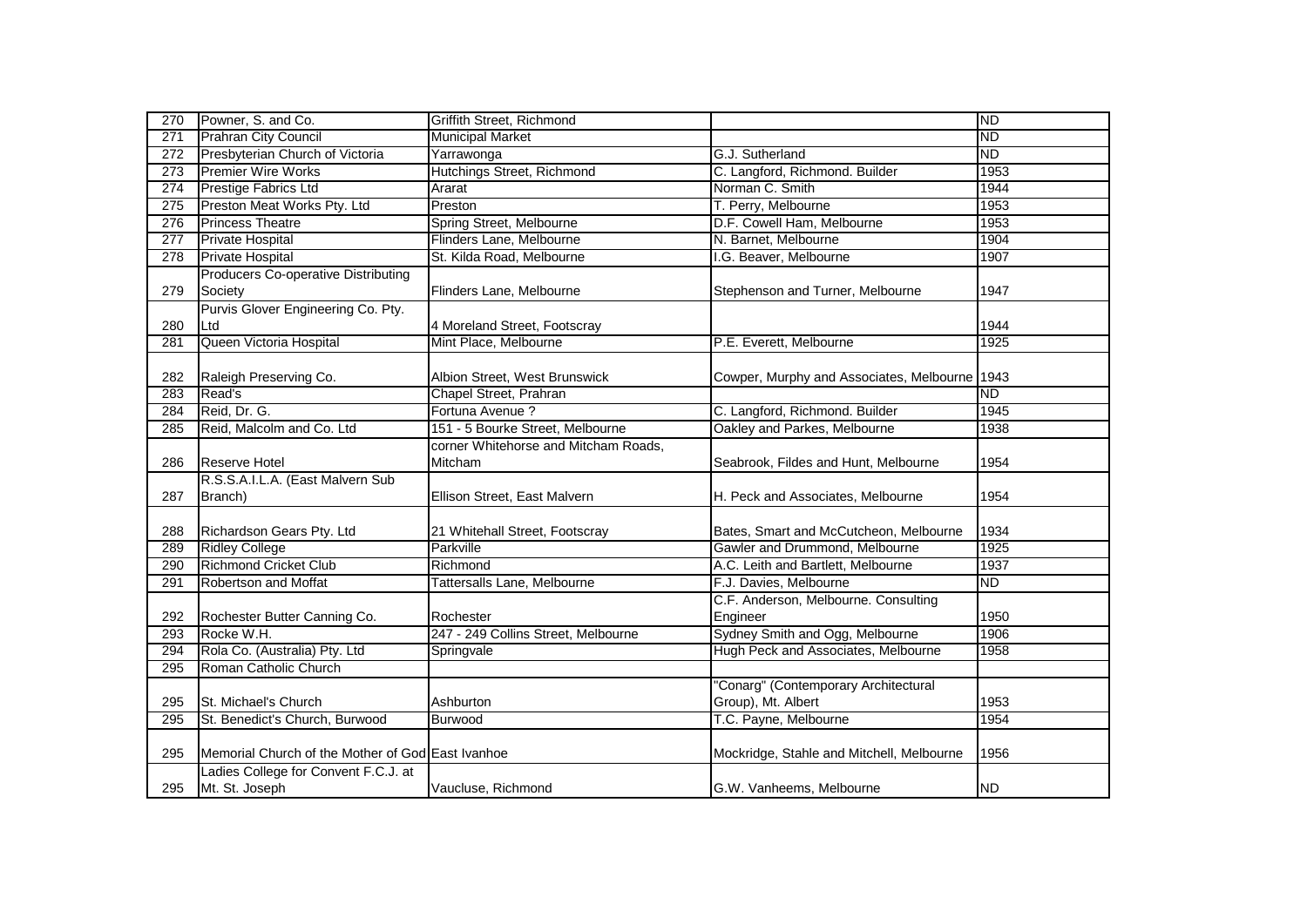|                  | Sisters of the Good Samaritan, Santa    |                                       |                                         |           |
|------------------|-----------------------------------------|---------------------------------------|-----------------------------------------|-----------|
| 295              | Maria College                           | Northcote                             | Robert O. Ellis, Melbourne              | 1954      |
| 296              | <b>Rothfield Knitting Mills</b>         | 54 Claremont Street, South Yarra      | C. Langford, Richmond. Builder          | 1951      |
| 297              | Rowco                                   | 43 Cremorne Street, Richmond          | P.J. O'Connor and Brophy, Melbourne     | 1951      |
|                  |                                         |                                       |                                         |           |
| 298              | Royal Victorian Institute for the Blind | St. Kilda Road, Melbourne             |                                         | <b>ND</b> |
| 299              | Rudd, Mrs. I.D.                         | Abbotsford                            | W.H. Merritt, Melbourne                 | ND        |
|                  |                                         |                                       | Baxter Cox and Associates, Box Hill,    |           |
|                  |                                         |                                       | architects; Erik Kolle and Associates,  |           |
| 300              | Rudder's Ltd                            | Queens Bridge Street, South Melbourne | Melbourne. Engineers                    | 1958      |
|                  |                                         |                                       | A.K. Lines, Macfarlane and Marshall,    |           |
| 301              | Ruston and Hornsby (Aust.) Pty. Ltd     | Dandenong Road, Clayton               | Melbourne                               | 1953      |
| 302              | Safe Deposit Building                   | Queens Street, Melbourne              | J. and H.G. Kirkpatrick, Melbourne      | 1923      |
| 303              | Salamy, Mr.                             | Elgin Street, Carlton                 |                                         | <b>ND</b> |
| 304              | <b>Salvation Army</b>                   |                                       |                                         |           |
| 304              | Citadel                                 | Camberwell                            | Baxter, Cox and Associates, Melbourne   | 1955      |
| 304              | Citadel                                 | <b>Box Hill</b>                       | Baxter, Cox and Associates, Melbourne   | 1956      |
|                  | Men's Metropolis (William Booth         |                                       |                                         |           |
| 304              | Memorial Home)                          | Little Lonsdale Street, Melbourne     |                                         | 1915      |
| 304              | Lyndon Lodge                            | Harcourt Street, Auburn               |                                         | 1951      |
| 304              | <b>Girls Home</b>                       | East Kew                              |                                         | <b>ND</b> |
| 304              | <b>Eventide Home</b>                    | Launceston, Tasmania                  | C.Langford, Richmond. Builder           | 1956      |
| 304              | <b>Bethany Eventide Homes</b>           | 222 Camberwell Road, Camberwell       | Baxter, Cox and Associates, Melbourne   | 1956      |
| 304              | <b>Duplex Houses</b>                    |                                       | Baxter, Cox and Associates, Melbourne   | 1956      |
| 304              | <b>Offices</b>                          | Bourke Street, Melbourne              | C. Langford, Richmond. Builder          | 1952      |
|                  | A.M.R., Middleborough Road,             |                                       |                                         |           |
| 304              | Blackburn                               | <b>Box Hill</b>                       |                                         | <b>ND</b> |
| 305              | Sands and Macdougall                    | Elizabeth Street, Melbourne           | A. and H. Peck, Melbourne               | 1947      |
|                  |                                         |                                       | Buchan, Laird and Buchan, Geelong and   |           |
| 306              | St. Margaret's School                   | <b>Berwick</b>                        | Melbourne                               | 1953      |
| 307              | Sarah Sands Hotel                       | Sydney Road, Brunswick                | Norman C. Smith, Melbourne              | 1948      |
| $\overline{308}$ | Saunders, W. and Sons Pty. Ltd          | Trennery Crescent, Abbotsford         | G. Sommers, Melbourne                   | 1945      |
| 309              | Savoy Theatre                           | 172 Russell Street, Mebourne          | A.H. Walkley, Melbourne                 | <b>ND</b> |
| 310              | School of Homecraft                     | Berry Street, East Melbourne          | Gawler and Drummond, Melbourne          | 1922      |
|                  |                                         |                                       |                                         |           |
| 311              | Schweppes Aerated Waters Factory        | Abbotsford                            | F.L. and K. Klingender, Melbourne       | 1927      |
|                  |                                         |                                       |                                         |           |
| 312              | Searle, Mrs.                            | North Balwyn                          | Plaisted, Warner and Brendel, Melbourne | <b>ND</b> |
| 313              | Sharpe, M.                              | Balaclava Road, East St. Kilda        | A. Ikin, Melbourne                      | <b>ND</b> |
| 314              | Shell Company of Australasia            | Newport                               | Buchan, Laird and Buchan, South Yarra   | 1955      |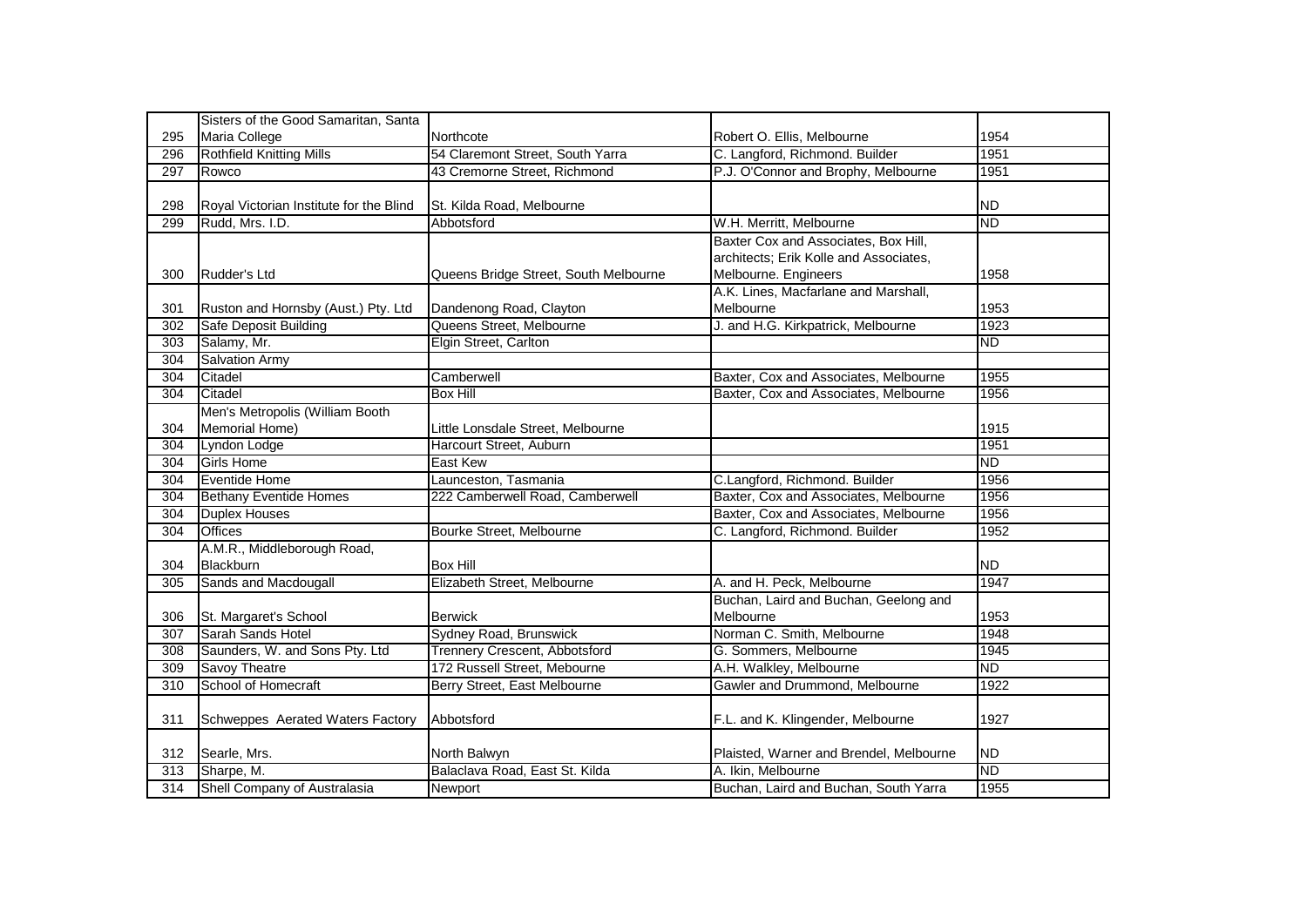| 315              | Shields Motor Co. Pty. Ltd           | Flinders Street, Melbourne               | H.W. and F.B. Tompkins, Melbourne           | 1942            |
|------------------|--------------------------------------|------------------------------------------|---------------------------------------------|-----------------|
| 316              | Shilliday, John H. and Co. Pty. Ltd  | Mildura                                  | C. Langford, Richmond. Builder              | <b>ND</b>       |
|                  |                                      | corner Spencer and Flinders Streets,     |                                             |                 |
| 317              | Sir Charles Hotham Hotel             | Melbourne                                | William Pitt, Melbourne                     | <b>ND</b>       |
| 318              | Slade, Mrs. K.B.                     | 258 Albion Street, West Brunswick        | C. Langford, Richmond. Builder              | 1947            |
|                  |                                      |                                          |                                             |                 |
| 319              | South Gippsland Hospital             | Foster                                   | Bates, Smart and McCutcheon, Melbourne      | 1945            |
|                  |                                      |                                          |                                             |                 |
| 320              | South East Manufacturing Company     | Thomas Place, Prahran                    | A.W. Purnell and Pearce, Melbourne          | 1947            |
| 321              | Spatt, A.S.                          | corner Union and Gold Streets, Brunswick | Marsh and Michaelson, Melbourne             | 1941            |
| 322              | <b>Springfield Houses</b>            | Black Rock (Road?)                       | C. Langford, Richmond. Builder              | 1947            |
| 323              | Spry's Pty. Ltd                      | Fairfield                                | C. Langford, Richmond. Builder              | 1942]           |
| 324              | Stapleton and Lewis Pty. Ltd         | Lennox Street, North Richmond            | I.G. Anderson, Melbourne                    | <b>ND</b>       |
| 325              | Stevenson, G.I. Esq                  | 97 Caroline Street, South Yarra          | Marcus W. Martin, Melbourne                 | 1937            |
| $\overline{326}$ | <b>Supreme Hosiery</b>               | 293 Burwood Road, Hawthorn               | S. Smith, Ogg and Serpell, Melbourne        | 1948            |
| 327              | Swan Hill Borough Council            | Swan Hill                                | H.J. Tribe, Melbourne                       | 1953            |
|                  |                                      |                                          |                                             |                 |
| 328              | Swan Hill Club                       | Curlewis Street, Swan Hill               | A.C. Leith Bartlett and Partners, Melbourne | 1954            |
| 329              | Swallow and Ariell Ltd               | Port Melbourne                           | A. and K. Henderson, Melbourne              | 1937            |
| 330              | Swift and Co. Pty. Ltd               | 241 - 245 Williams Street, Melbourne     | Oakley and Parkes, Melbourne                | 1948            |
| 331              | Tasmania, Government of              | Trevallyn                                |                                             | $\overline{ND}$ |
|                  | Terang and District Co-operative Co. |                                          |                                             |                 |
| 332              | Ltd                                  | Terang                                   | C. Langford, Richmond. Builder              | 1944            |
|                  |                                      |                                          | Yuncken, Freeman, Freeman, and Griffiths,   |                 |
| 333              | Tharrett E.A. Esq                    | 379 High Street, Northcote               | Melbourne                                   | <b>ND</b>       |
| 334              | Thompson, M. Esq                     | 16 Little Latrobe Street, Melbourne      |                                             | 1924            |
| 335              | Trask, L.C.                          | Palmerston Street, South Melbourne       | C. Langford, Richmond                       | 1946            |
| 336              | <b>Treadways</b>                     | Little Bourke Street, Melbourne          | A.S. and R.A. Eggleston, Melbourne          | 1940            |
|                  |                                      |                                          |                                             |                 |
| 337              | Trufood of Australia Ltd             | Glenormiston South, Victoria             | Fyvie and Stewart, Melbourne. Engineers     | <b>ND</b>       |
| 338              | <b>Try Boys Society</b>              | Surrey Road, Hawksburn                   | C. Langford, Richmond. Builder              | $\overline{ND}$ |
| 339              | Turner, E.                           | Abbotsford                               | Hansen and Yuncken, Melbourne               | 1945            |
| 339              | Turner Manufacturing Co.             | Tunstall                                 | C. Langford, Richmond. Builder              | 1946            |
|                  |                                      | corner Newman and Anderson Roads,        |                                             |                 |
| 340              | Union Can Company                    | Northcote                                | Alsop and Duncan, Hawthorn                  | 1950            |
| 341              | University of Melbourne              |                                          |                                             |                 |
| 341              | <b>Civil Engineering Department</b>  |                                          |                                             | 1954            |
| 341              | Conservatorium of Music              |                                          | Gawler and Drummond, Melbourne              | <b>ND</b>       |
| 341              | <b>Medical School</b>                |                                          | Bates, Peebles and Smart, Melbourne         | 1907            |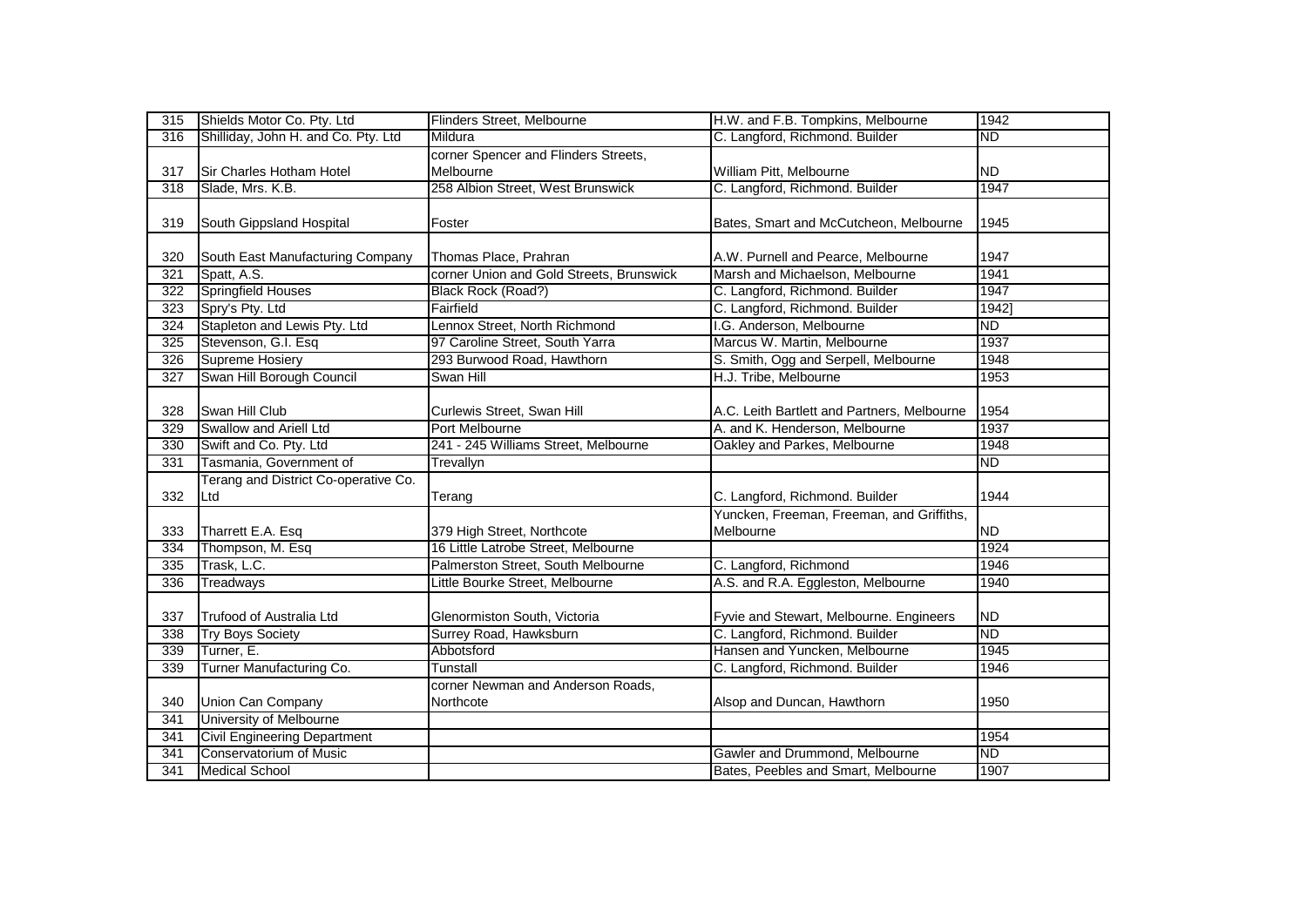|     | Victorian Automobile Chamber of       |                                                 |                                          |                   |
|-----|---------------------------------------|-------------------------------------------------|------------------------------------------|-------------------|
| 342 | Commerce Insurance Co. Ltd            | 220 Queen Street, Melbourne                     | Gawler, Churcher and Blackett, Melbourne | 1956              |
|     |                                       | corner Russell and Little Collins Street,       | J.A. Laing and N.H. Mussen, Melbourne.   |                   |
| 343 | Victoria Car Park Investment Ltd      | Melbourne                                       | Engineers                                | 1937              |
| 344 | Victorian Cricket Association         | Flinders Street, Melbourne                      | A.C. Leith and Bartlett, Melbourne       | 1939              |
|     | Victorian Branch of the Federal,      |                                                 |                                          |                   |
|     | Municipal and Shire Council           |                                                 | R.H. McIntyre and Associates, South      |                   |
| 345 | <b>Employees Union of Australia</b>   | Trades Hall, Carlton                            | Melbourne                                | 1946              |
| 346 | Victoria, Government of               |                                                 |                                          |                   |
|     | Bristol Aeroplane Co. Aluminium       |                                                 |                                          |                   |
|     | Schools (with Overseas Corporation    |                                                 |                                          |                   |
| 346 | Australia)                            |                                                 | P. Everett, Chief Architect              | 1949              |
| 346 | <b>Country Fire Authority</b>         | Buchan, Laird and Buchan, South Yarra           | 1958                                     |                   |
|     |                                       |                                                 |                                          |                   |
| 346 | Egg and Egg Pulp Marketing Board      | Port Melbourne                                  | A. and H. Peck, Melbourne                | 1946              |
| 346 | Gas and Fuel Corporation              | <b>Essendon Supply Depot</b>                    |                                          | 1956              |
|     |                                       |                                                 | Buchan, Laird and Buchan, Geelong and    |                   |
| 346 | <b>Housing Commission</b>             |                                                 | Melbourne                                | 1947              |
|     |                                       |                                                 |                                          |                   |
| 346 | <b>High School</b>                    | Glenroy, Reservoir, Springvale, Yarrawonga      |                                          | 1953              |
| 346 | <b>High School</b>                    | Yarrawonga                                      |                                          | 1953              |
|     |                                       |                                                 | Stolebert and Pitt (Aust.) Pty. Ltd,     |                   |
| 346 | <b>Harbour Trust</b>                  | Melbourne                                       | Melbourne. Engineers                     | 1948              |
|     |                                       | Coburg Depot; Clifton Hill sub station; Preston |                                          |                   |
|     | Melbourne and Metropolitan            | Workshop; East Preston car shed; Kew depot;     |                                          | 1955, 1953, 1952, |
| 346 | <b>Tramways Board</b>                 | South Yarra substation                          |                                          | 1927              |
| 346 | Primary School SS 2915                | Mildura                                         |                                          | <b>ND</b>         |
| 346 | <b>Prefabricated School</b>           |                                                 | P. Everett, Chief Architect              | 1949              |
|     |                                       |                                                 | Yuncken, Freeman, Griffiths and Simpson, |                   |
| 346 | Railways                              |                                                 | Melbourne                                | 1950              |
|     |                                       | Buchan, Laird and Buchan, Melbourne and         |                                          |                   |
| 346 | Soldiers Settlement Commission        | Geelong                                         |                                          | <b>ND</b>         |
| 346 | State Savings Bank of Victoria        | 55 - 59 Swanston Street, Melbourne              |                                          | <b>ND</b>         |
|     | State Electricity Commission,         |                                                 |                                          |                   |
|     | <b>Electricity Supply Department,</b> |                                                 |                                          |                   |
| 346 | Metropolitan Branch                   |                                                 |                                          | 1942              |
|     |                                       |                                                 |                                          |                   |
|     | State Rivers and Water Supply         |                                                 | Yuncken, Freeman Bros., Griffiths and    |                   |
| 346 | Commission, Big Eildon Project        |                                                 | Simpson with Baxter Cox and Associates   | <b>ND</b>         |
| 346 | Swan Hill State School no. 1142       |                                                 | P. Everett, Chief Architect              | 1954              |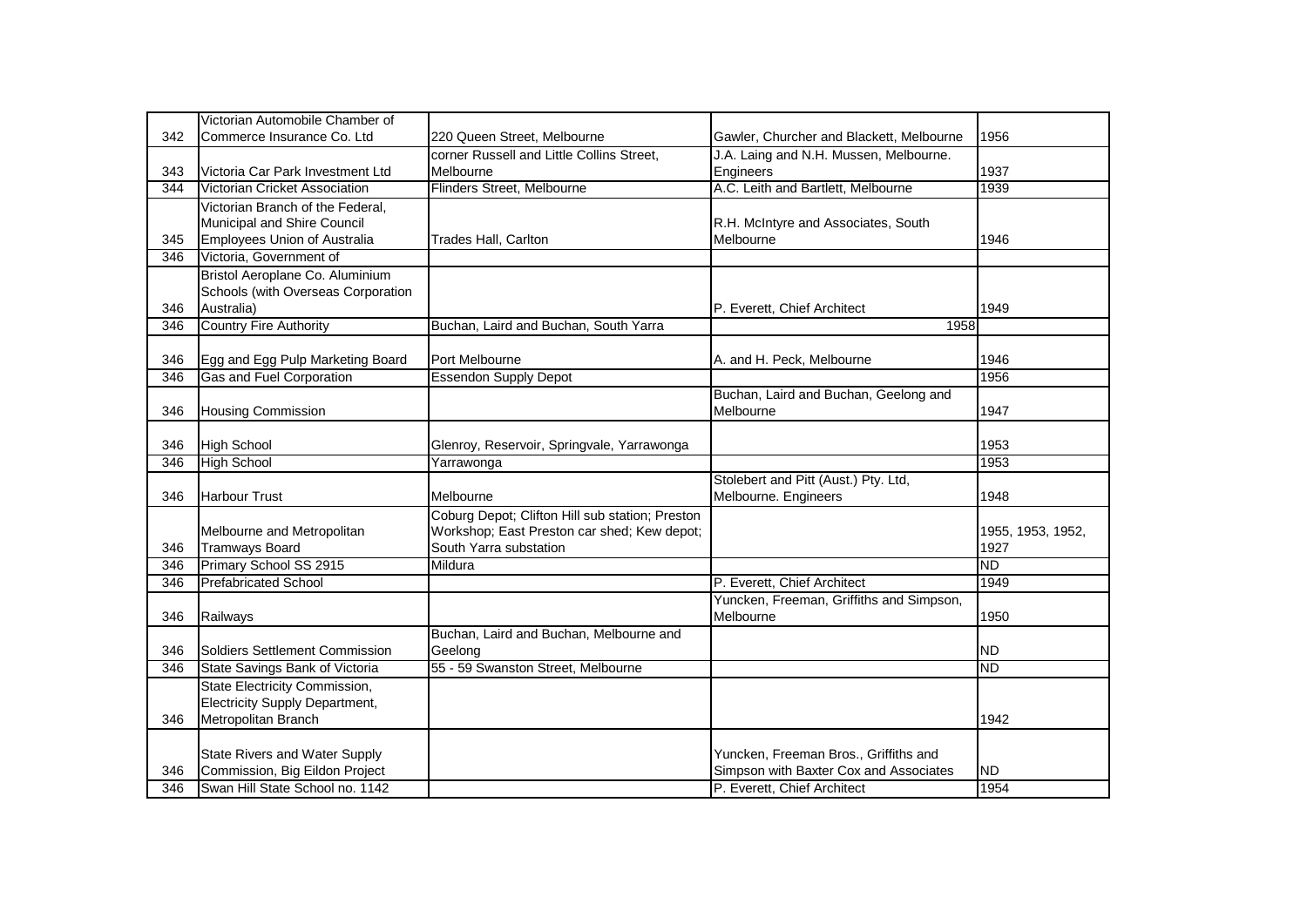| 346 | <b>Technical school ITC3a</b>                                   |                                              |                                             | 1953            |
|-----|-----------------------------------------------------------------|----------------------------------------------|---------------------------------------------|-----------------|
| 347 | Victorian Hardware Club                                         |                                              | Stapley and Hall, Melbourne                 | 1937            |
|     |                                                                 |                                              |                                             |                 |
| 348 | Victorian Lawn Tennis Association                               | Kooyong stadium                              | Bates, Smart and McCutcheon, Melbourne      | 1956            |
| 349 | Victorian Missions to Seamen                                    | 139 Nelson Place, Williamstown               | Arthur and Hugh Peck, Melbourne             | <b>ND</b>       |
| 350 | Victoria Palace Ltd                                             | Little Collins Street, Melbourne             | A.S. Eggleston                              | 1926            |
|     |                                                                 |                                              |                                             |                 |
| 351 | Victorian Producers' Co-operative Ltd. Stubles Street, Macaulay |                                              | C. Langford, Richmond. Builder              | 1951            |
|     |                                                                 |                                              |                                             |                 |
| 352 | Victorian Royal Agricultural Society                            |                                              | A.C. Leith Bartlett and Partners, Melbourne | 1956            |
| 353 | Voumard, Mr. E.                                                 | Shepparton                                   | H.A. Norris, Melbourne                      | 1953            |
| 354 | Wall, A.H.                                                      | 755 Sydney Road, Brunswick                   |                                             | 1946            |
| 355 | Wangaratta Woollen Mills                                        | Wangaratta                                   | H.J. Little, Melbourne                      | 1944            |
| 356 | Ward, H.S.K.                                                    | Spencer Street, Melbourne                    | C. Langford, Richmond. Builder              | 1945            |
| 357 | Ward, Mr.                                                       |                                              | C. Langford, Richmond. Builder              | 1945            |
| 358 | <b>Warehouse and Factory</b>                                    | Gurners Lane, Melbourne                      | Fick and Crawford, Melbourne                | <b>ND</b>       |
| 359 | Weigall and Crowther                                            | Chancery Lane, Melbourne                     |                                             | 1925            |
| 360 | Welsh, J. Esq                                                   | 912 Drummond Street, Carlton                 | C. Langford, Richmond. Builder              | $\overline{ND}$ |
| 361 | Welsh, J. Pty. Ltd                                              | 12 Miller Street, East Brunswick             | C. Langford, Richmond. Builder              | 1947            |
| 362 | Wenzel W.H. Esq                                                 | 43 - 51 Parsons Street, Newmarket            | C. Langford, Richmond. Builder              | 1942            |
| 363 | Wenzel and Co. Pty. Ltd                                         | Flinders Lane, Melbourne                     | Gawler and Drummond, Melbourne              | 1916            |
| 364 | Wharrington Bros.                                               | Chapel Street, Prahran                       | Marsh and Michaelson, Melbourne             | 1943            |
|     |                                                                 |                                              |                                             |                 |
| 365 | <b>White Lodge</b>                                              | South Yarra                                  | Prevost Lynnott and Renwald, Melbourne      | 1924            |
| 366 | Wilson, E.N.R.                                                  | 84 Buckley Street, Footscray                 | C. Langford, Richmond. Builder              | 1949            |
| 367 | Wilke and Co.                                                   | Yarraville                                   | H.A. Norris, Melbourne                      | 1949            |
| 368 | <b>Winfield Building</b>                                        | 495 Collins Street, Melbourne                | A.H. Walkley, Melbourne                     | 1946            |
|     | Wookall Duckam (Australasia) Pty.                               |                                              |                                             |                 |
| 369 | Ltd                                                             | Spencer Street, Melbourne                    | P.B. Hudson, Melbourne                      | 1938            |
| 370 | Woolworth's Ltd                                                 | 81 - 85 High Street, Northcote               | Francis and Smith, Melbourne                | 1937            |
|     |                                                                 |                                              | R.H. McIntyre and Associates, South         |                 |
| 371 | Workshop                                                        | corner Church and Melville Streets, Hawthorn | Melbourne                                   | 1946            |
| 372 | Woolcord Fabrics Ltd.                                           | Seymour                                      | Seabrook and Files, Melbourne               | 1947            |
| 373 | Weight, T.F. Esq                                                | Lot 6, Rostell Court, Toorak                 |                                             | 1954            |
|     |                                                                 |                                              | A.W. Plaisted, Warner and Brendel,          |                 |
| 374 | Widdis Diamond Dry Cells Pty. Ltd                               | South Melbourne                              | Melbourne                                   | 1948            |
|     |                                                                 |                                              | Fyvie and Stewart and W.J. Grassick,        |                 |
| 375 | Yarra Falls Ltd                                                 |                                              | Melbourne and Sydney. Engineers             | 1927            |
| 376 | Yarra Yarra Rowing Club                                         | Melbourne                                    |                                             | <b>ND</b>       |
| 377 | Yellow Cabs of Australia Ltd                                    | City Road, South Melbourne                   | Alsop and Duncan, Hawthorn                  | 1949            |